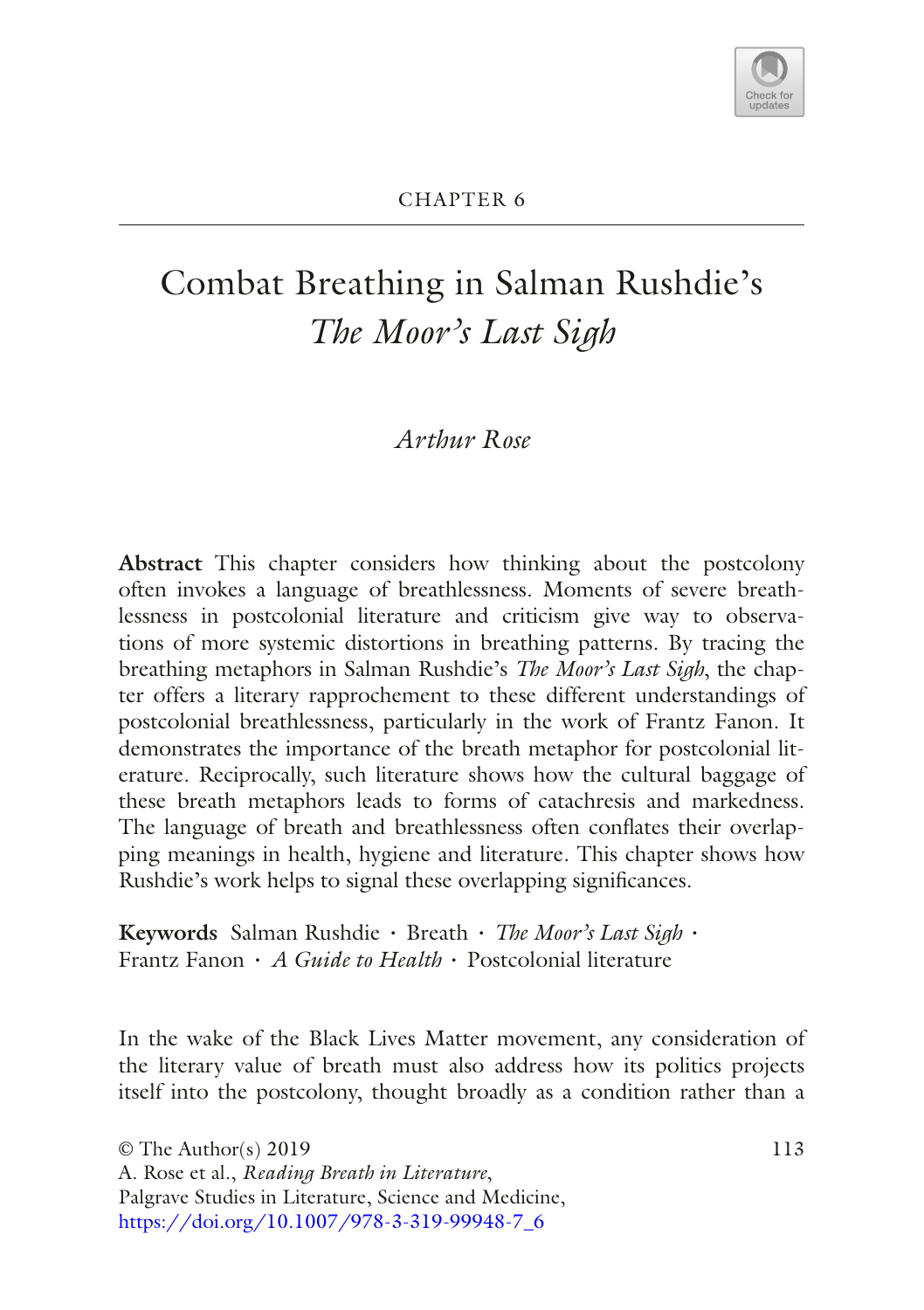geographical locale[.1](#page-17-0) "I can't breathe," repeated Garner as he was pinned to the ground in an illegal chokehold by a New York police officer. He was killed for what Tony Medina has called, "being black and breathing.["2](#page-17-0) Ashon Crawley opens *Blackpentecostal Breath* by quoting Garner, calling the phrase one of the most striking expressions of the devaluation of black lives in the USA today.[3](#page-17-0) But Crawley also fnds in Garner's words an implicit challenge to think otherwise: "a desire for otherwise air than what is and has been given, the enunciation, the breathing out the strange utterance of otherwise possibility."<sup>4</sup> Under the aegis of "expressing experiences of hostile environments and efforts to make life within them more liveable," Jean-Thomas Tremblay argues in his review of Crawley's book, "breath" articulates the somatic effects of subordination but it also has an "impulse to create and sustain human relationships."[5](#page-17-0) With this heightened attentiveness to breath in Black Life, it is perhaps unsurprising that more attention was paid to Frantz Fanon's descriptions of postcolonial breathlessness. In *Black Skins, White Masks*, Fanon had taken the cause of revolt in Indochina as being "because quite simply it was, in more than one way, becoming impossible for them [the colonised] to breathe."[6](#page-17-0) By late 2014, Tremblay argues, "Fanon's claim was resurrected on social media, as an extended version of 'I can't breathe.'" Moreover, as Tremblay notes, "the subject of the claim had been adapted to a more general 'we': 'When we revolt it's not for a particular culture. We revolt simply because, for many reasons, we can no longer breathe."<sup>[7](#page-17-0)7</sup>

By revising Fanon's work, from "them" to "we," activists could testify to their own oppression, while also commenting critically and refexively upon the conditions behind it. In so doing, they relied on a compelling politicised image: the person who can no longer breathe. Given the work this image is meant to do, and the sensitivity of this work, any purely aesthetic engagement with it poses something of an ethical dilemma. An aesthetic discussion of Black Lives Matter and Garner's death risks dissimulating the political importance of the former and the real anguish of the latter. So as to recall this context without appropriating it, I focus on another case of postcolonial breathlessness, where the sufferer himself has already mediated his breathlessness through literature: Salman Rushdie and his 1995 novel, *The Moor's Last Sigh*.

For, if a number of Rushdie's novels mark the unusual properties of breath in providing an interface between the physiological, the metaphoric and the linguistic, breath's permutations are perhaps most emphasised in *The Moor's Last Sigh*, a multigenerational saga about a family of spice merchants, as narrated by their last scion, Moraes Zogoiby.[8](#page-17-0)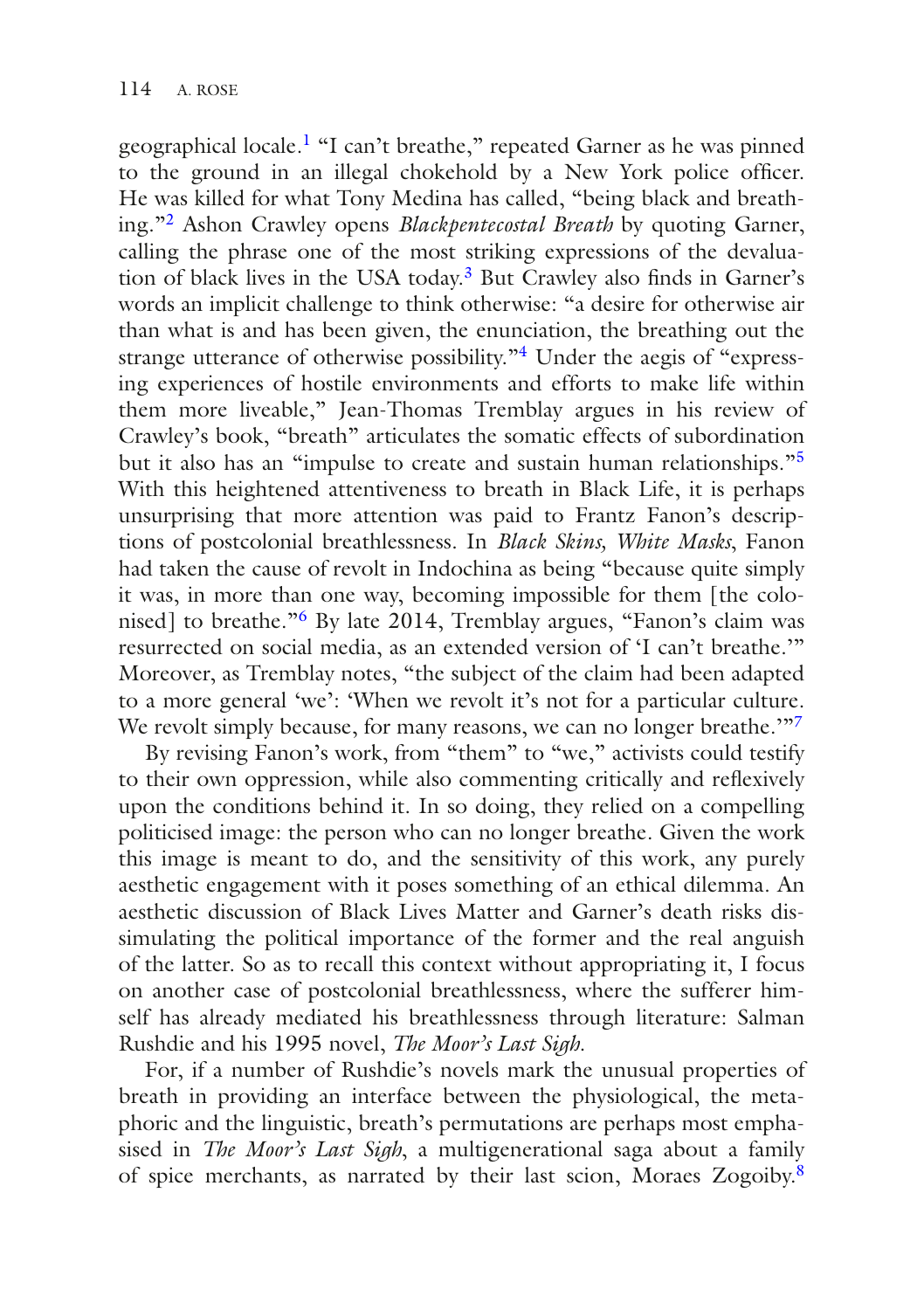Breath is marked throughout Rushdie's *Sigh* from the playful opening sequences—"when you're running out of steam, when the puff that blows you onward is almost gone, it's time to make confession" (*MLS* 4)—to the fnal, implacable pilgrimage, made "in spite of these lungs that no longer do my bidding" (*MLS* 433). Many of the narrator's meditations refer explicitly to breath, a reminder to read the novel thematically and formally as Moraes's "last sigh." Given the emphasis it places on breath, the novel invites formal aesthetic responses to its meditations on the respiratory. But it also has a clear biographical connection. As Rushdie himself would recall in his memoir *Joseph Anton*, *The Moor's Last Sigh* was written during the fatwa, proclaimed by Ayatollah Khomeini in 1989. Like *The Moor's Last Sigh*, Rushdie is plagued by late-onset asthma, which comes to be associated with the loss of freedom he experienced under witness protection in *Joseph Anton*. When he told his security protection that he wanted to leave the house to accept the Mythopoeic Fantasy Award for *Haroun and the Sea of Stories* in 1992,

he inhaled deeply. (His reward for giving up smoking was the arrival of late-onset asthma, so he was sometimes short of breath.) 'You see,' he said, 'I was under the impression that I am a free citizen of a free country, and it's not really for you to *allow* or not *allow* me to do anything.' … 'In this free country,' he said, 'I am not a free man.'[9](#page-17-0)

Asthma brings together, in this passage, breath(lessness) and (a lack of) freedom. In *The Moor's Last Sigh*, a similar incident is given a more transhistorical purpose. Consider the moment when Moraes's father, Abraham, frst hears the story of Boabdil the Unlucky ("Zogoiby"), the last Moorish king of Granada. Boabdil, as he exits the Alhambra, gives forth a sigh that marks the end of his kingdom and gives its name to Rushdie's novel. As he hears the story, Abraham feels "all the mournful weight of Boabdil's coming-to-an-end":

Breath left his body with a whine, and the next breath was a gasp. The onset of asthma (more asthma! It's a wonder I can breathe at all!) was like an omen, a joining of lives across the centuries, or so Abraham fancied as he grew into his manhood and the illness gained in strength. (*MLS* 80)

Abraham takes the onset of his asthma to be "an omen," connecting his life to Boabdil's, across time. This is consolidated as Abraham grows, and his illness becomes more debilitating. Abraham can make this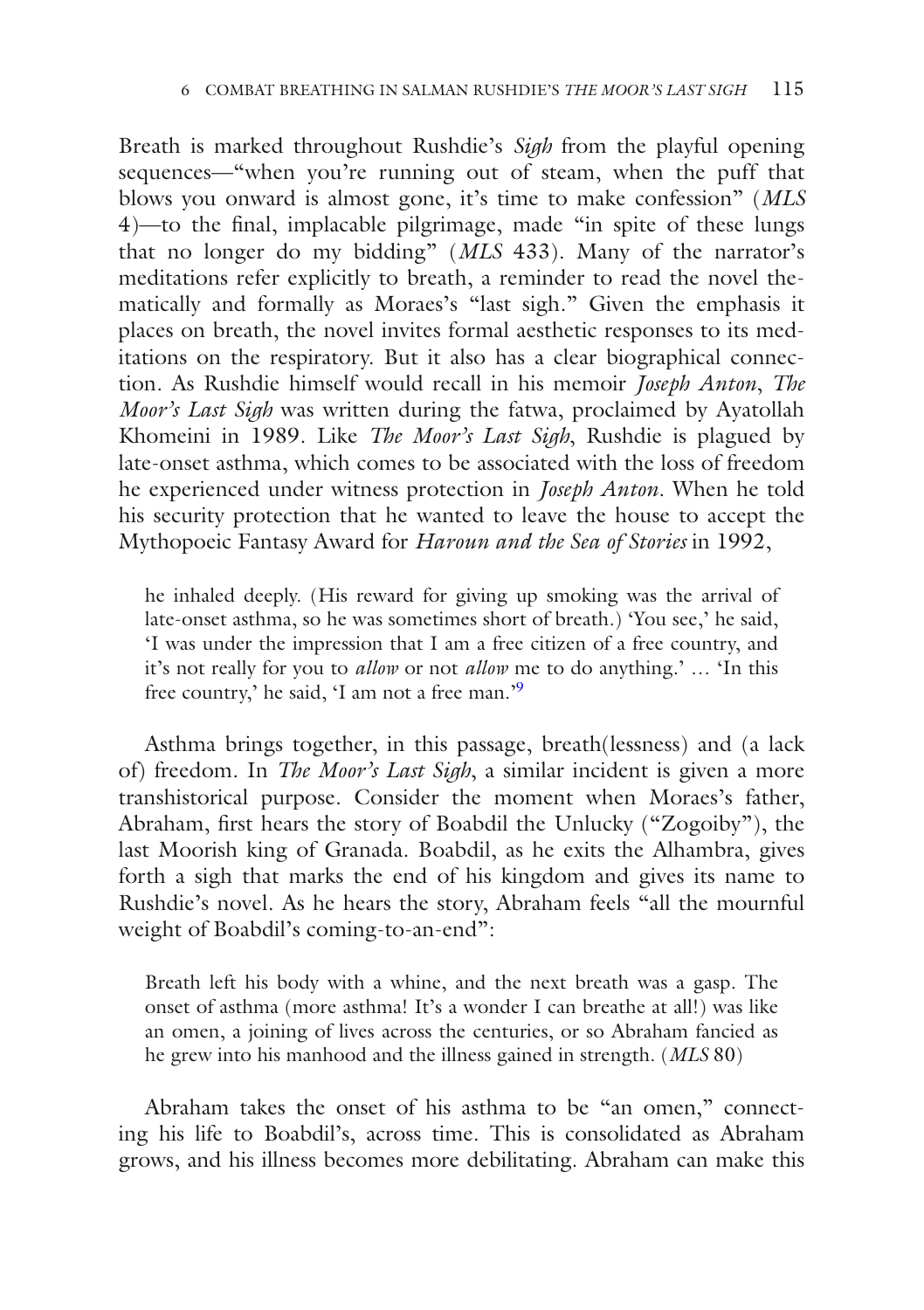connection because Boabdil's sigh parallels his own experiences of asthma as a "whine" and a "gasp." Somatic modes of awareness, according to Thomas J. Csordas, are the "culturally elaborated ways of attending to and with one's body in surroundings that include the embodied presence of others.["10](#page-17-0) Rushdie attends to the somatic effects of Abraham's breathlessness, but he also shows how Abraham attends *with* his breathlessness. "Attending to a bodily sensation," Csordas argues, "becomes a mode of attending to the intersubjective milieu that give rise to that sensation. Thus, one is paying attention with one's body."<sup>[11](#page-17-0)</sup>

This is not a new way of thinking about literature and embodiment.<sup>[12](#page-17-0)</sup> But it does permit us to think of breath in the novel as playing with multiple modalities of awareness. Abraham's asthma attack serves to navigate the system at work. The attack begins with an exhalation ("a whine"), followed by an inhalation ("a gasp"). This is the immediate moment of postcolonial breathlessness, brought on as a result of a sympathetic response to the displaced Boabdil. Abraham's is a physiological, not a cultural, connection across history: "[he] felt all the mournful weight of Boabdil's coming-to-an-end, felt it as his own" (*MLS* 80). This connection is immediate and particular: it simply becomes impossible for him to breathe. The extended effect of this sympathy is more damaging than productive, for both Boabdil and the Da Gama-Zogoiby clan.

Breath conjoins Abraham and Boabdil in a manner that follows the operations of Homi Bhabha's much-contested term, hybridity: "the interstitial passage between fxed identifcations … to entertain difference without an assumed or imposed hierarchy."<sup>13</sup> Hybridity offers opportunities to subvert that which might otherwise be simply mimicked, in order to form new epistemic modes of connection. Breath, then, might be an enabling condition for hybridity, since it acts as a conduit between the asthma of Boabdil and Abraham. But, as Atef Laoyene has demonstrated, Rushdie's "post-exotic" style demolishes postcolonial hybridity:

Rushdie's postmodern superimposition of Andalusian history and India's national narrative in *The Moor's Last Sigh* is less a nostalgia for an exotic and lost Golden Age, as many Rushdie critics have suggested, than an attempt to map out the limits of postcolonial hybridity as an empowering subject position.<sup>[14](#page-17-0)</sup>

The limits, for Laoyene, are expressed in Rushdie's attitude to Aurora's artwork: "its variations on the Andalusian theme do not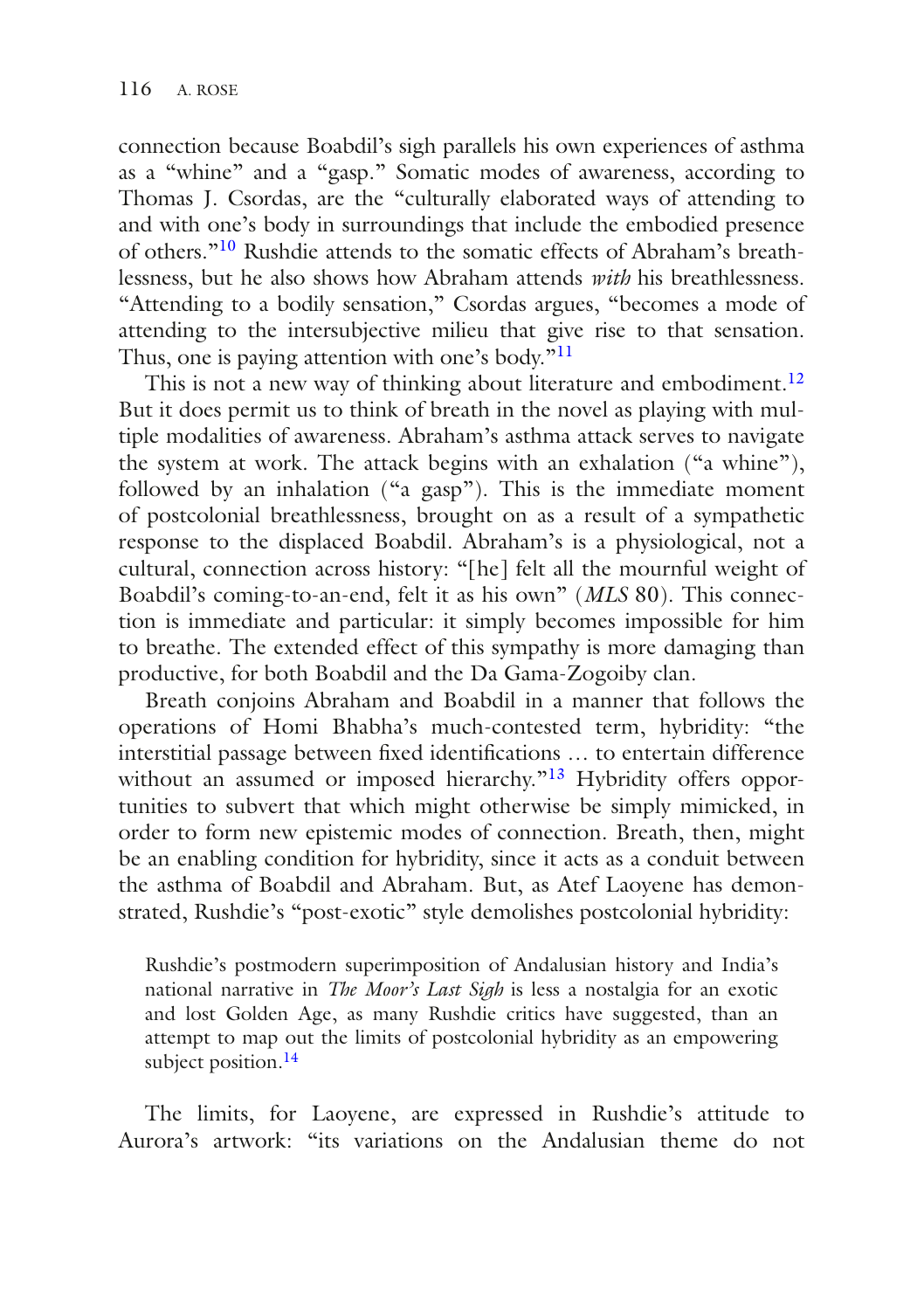foreground realistically enough the plight of India's masses.["15](#page-17-0) "The Andalusian theme" might refer as much to Boabdil's infuence on Abraham's asthma as on Aurora's art. Boabdil was forced to abdicate to Isabella of Spain, thus bringing an end to Moorish Spain and the *convivencia* (or "living together") between Christians, Jews and Muslims. The *convivencia* acts as a loose paradigm for subsequent celebrations of multiculturalism and hybridity. But, Laoyene argues, Rushdie's inclusion of "the Moor" does not aim to endorse these celebrations. It critiques them. Abraham's identifcation with Boabdil gives way to palimpsestic reproductions of Boabdil (by the artists, Vasco Miranda and Aurora), that eventually turns the Moor into a "phantasmagoric hollow man."[16](#page-17-0) In keeping with this hollowness, the elevation of Abraham's moment of physiological crisis to the metaphysical matter of destiny leads to subsequent deformations suffered by the family. His postcolonial breathlessness is a physiological response that he elevates to a transcultural, transhistorical network of shared suffering. Abraham will use this physical fragility as the basis of his criminal empire, as "a mughal of human frailty" (*MLS* 182). Although Abraham's forays into the sex and drug trades have little to do with breath, the implication is that he recognises the ways of capitalising on human weakness through his own, physiological vulnerability. The reality of physiological crises, confrmed and consolidated through the somaticising body, is that they put into play a series of attitudes and behaviours with long-term social consequences.

A conventional biographical reading of Rushdie authorises this sense that breathlessness, rather than its consequences, forms the "real" substrate of the novel. But it is also a fancy. Abraham's whinegasp is taken to be *like* Boabdil's last sigh. The solidarity of Abraham's momentary breathlessness acts as the "deferential complaisant surface," the "overneath," to his actual life as a criminal mastermind, ruling "a Mogambo-ish underworld" (*MLS* 180). Rushdie implies something like Fanon's connection between breathlessness and an absence of freedom when describing Abraham's asthma. But, if we attend simply to the somatic immediacy of moments like these, we risk ignoring the ways in which these moments highlight other, systemic problems with the postcolonial state.

The task then that faces us in discussing the image of breathlessness in postcolonial literature and thought is not, then, simply the immediate appearance of exacerbated breathlessness and its resolution. We must also consider how systems of breathlessness come to operate in more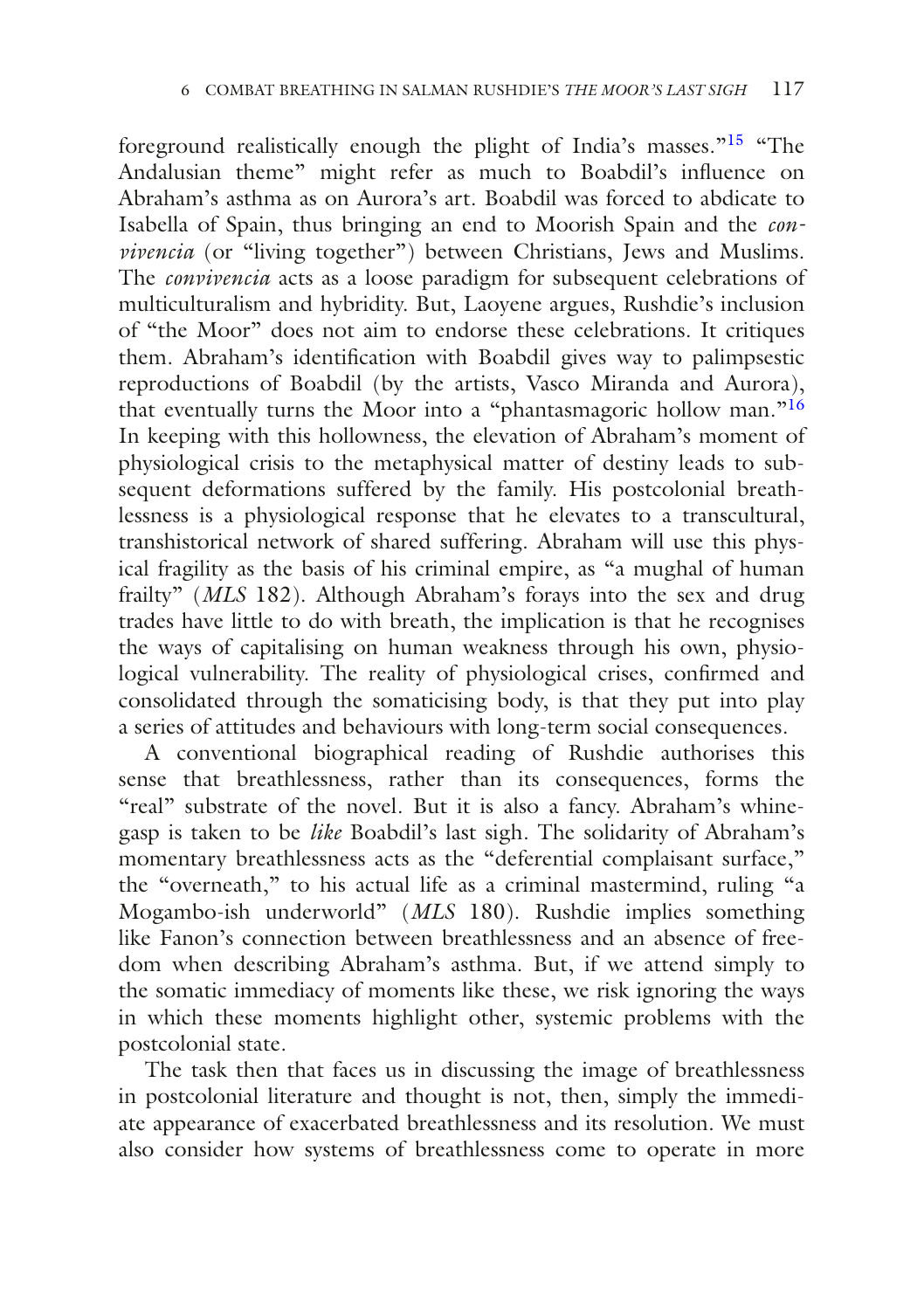covert, insidious ways. In contrasting immediate breathlessness with its more systemic conditions, our reading of Rushdie is, again, anticipated by Fanon. When considering the role Algerian women played in the Algerian War of Independence, Fanon makes a brief aside that links the phenomenological effects of occupation to respiratory distress: "there is not occupation, on the one hand, and independence of persons on the other. It is the country as a whole, its history, its daily pulsation that are contested, disfgured … under these conditions, the individual's breathing is an observed, an occupied breathing. It is a combat breathing."[17](#page-17-0) If, in early Fanon, a postcolonial breathlessness was a refusal brought about the immediate inability to breathe, by late Fanon, colonial occupa-tion is far more subtle in its imposition of distorted breathing patterns.<sup>[18](#page-17-0)</sup> When daily life itself suffers from a disfigured pulsation, no simple liberation narrative can suffice. Fanon's variated breathing, a *poesis* under political pressure, implies a complex problem: the need to reconfgure the conditions of breathing, as much as any more overt resistance.

We can illustrate Rushdie's concern with a systemic distortion of breath by recalling, in our reading of the novel, Mahatma Gandhi's *Guide to Health* ([1921](#page-20-0)/1946), where breath becomes the basis for developing Gandhi's ideological concerns with purity, pollution and contamination.[19](#page-17-0) *The Moor's Last Sigh*, like *Midnight's Children* before it, is critical of Gandhi's "sentimental claptrap of spinning your own cotton and travelling third-class on the train" (*MLS* 54). Rushdie's response satirises the nativist elements of Gandhi's programme, which sought a return to pre-colonial modes of production. Following Joseph Alter's *Gandhi's Body*, we can consider both the spinning and the travelling as elements in a broader project of biopolitical control: "Gandhi's search for Truth was manifest in his biomoral politics and his experimentation … must be understood as integral to his project of *satyagraha* as a whole."[20](#page-17-0) Similarly, Srirupa Prasad shows how Gandhi's health protocols, particularly those given in *Guide to Health*, are important in understanding not simply his nationalist politics but his sustained attempt to contain, curtail or restrict his affective affnities: "If *swaraj* or self-rule entailed manipulation and mastery over the body and its physiological processes, such dominance was in essence command over the fuctuations of emotions as well.["21](#page-17-0) Control the body and you control the affective self. Rushdie's satire seems well situated to follow this extension of Gandhi's social activism into discourses of biopolitical control. After all, Rushdie's characters are notoriously incapable of controlling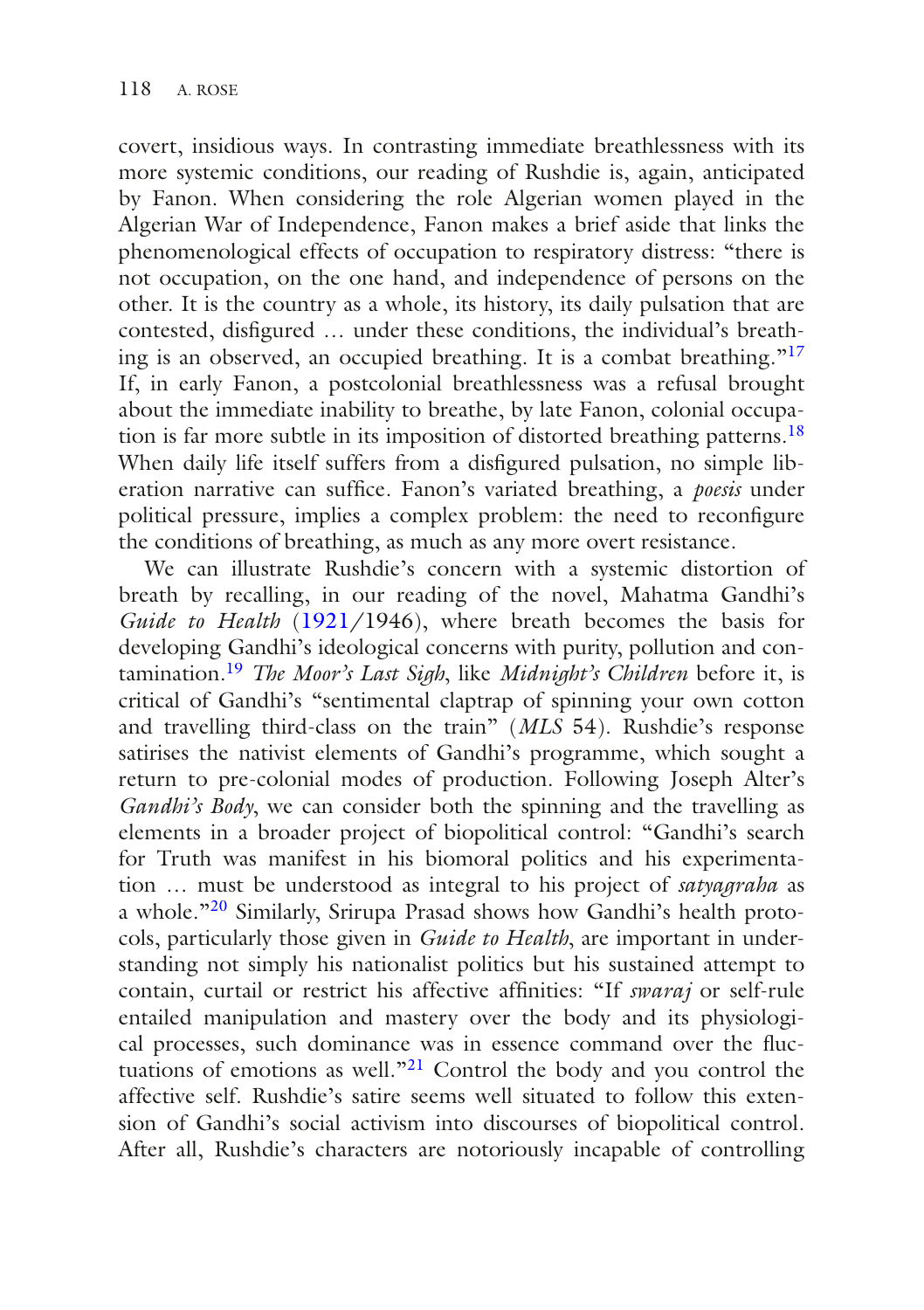themselves, precisely because their bodies let them down: think, for instance, of Aurora's rages, Flora's madness or Moraes's uncontrolled ageing (he ages twice as fast as the "norm"). Again, these affictions come from their lack of control over their bodies, a lack of control that manifests as much in the formal profusions of Rushdie's relentlessly associative prose as in the characters it represents. After remarking that it is easier to breathe in than out, Moraes goes on to liken this to passive resistance: "As it is easier to absorb what life offers than to give out the results of such absorption. As it is easier to take a blow than to hit back" (*MLS* 53). The latter has a family resemblance to a phrase, attributed to Gandhi, in Mahadev Desai's 1931 account of the First Round Table Conference held to discuss India's constitution in 1930. Speaking to a group of children from London's East End, Gandhi "explains how it is better by far not to hit back than to return a blow for a blow."[22](#page-17-0) *Satyagraha*, or "the Force which is born of truth," came to replace "passive resistance" in Gandhi's philosophy, because the former implied strength and an adherence to truth where the latter might be confused with weakness and makes no mention of truth. But, when Moraes, the narrator, talks about passivity, it is not in conjunction with strength or truth; he advocates passivity because it is "easier." In these terms, Rushdie reverses Gandhi's protocols for the healthy body as the stepping stone to the healthy nation: often the unhealthy body is precisely what indicates the ill health of the state.

Rushdie had already challenged Gandhi's correlation between the health of the body and of the state in *Midnight's Children*, where the Indian State is "twinned" to Saleem Sinai more in sickness than in health. But it is Saleem's constantly dripping nose that is particularly at odds with the protocols of *Guide to Health*: "nasal congestion obliged me to breathe through my mouth, giving me the air of a gasping goldfsh; perennial blockages doomed me to a childhood without perfumes."<sup>23</sup> For Gandhi, "that man alone is perfectly healthy ... whose nose is free from dirty matter."<sup>24</sup> This is not his sole marker of health, but it is sufficiently important that Gandhi will return to it numerous times over the course of the pamphlet, stressing both the need to keep the nose clean and "to breathe through the nose."[25](#page-17-0) "The air which is inhaled through the nostrils is sifted before it reaches the lungs, and is also warmed in the process." $26$  In fact, breathing through the nose is so important that people who fnd themselves breathing through the mouth should "sleep with a bandage around the mouth."<sup>27</sup> If it warms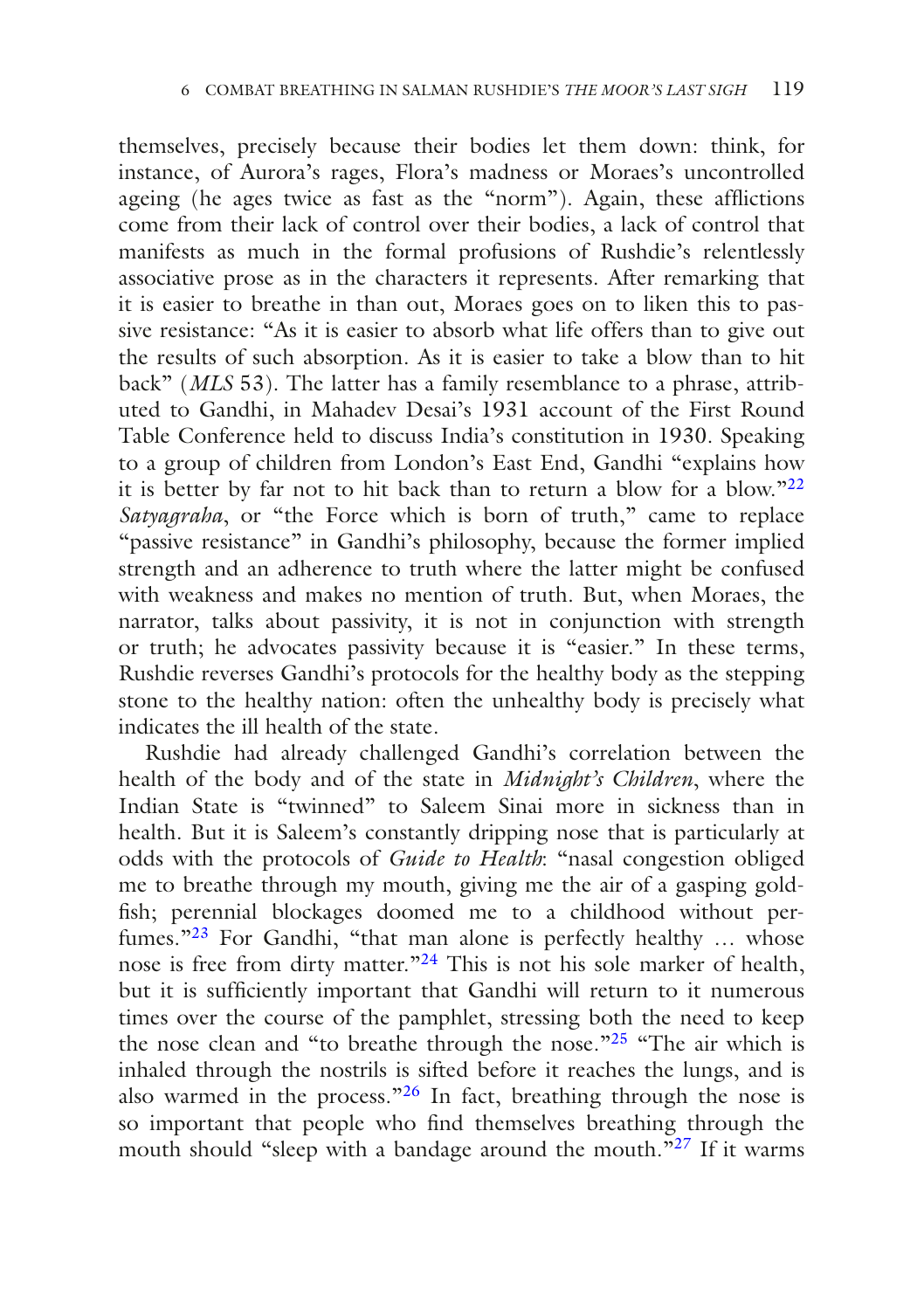the breath, breathing through the nose also acts as a flter, "a sieve," for impurities in the air. In this, breath control fts into the wider biopolitical concern with purifcation and pollution in the *Guide*. [28](#page-17-0)

Mary Douglas, in her seminal *Purity and Danger*, begins her analysis of pollution by defining dirt as "matter out of place."<sup>29</sup> Pollution, according to Douglas, is determined not by a substance's quiddity, but by its position. Pollution pollutes when it transgresses into forbidden places; it violates laws formulated for moral reasons, rather than for principles of hygiene. Douglas's thinking demonstrates just how morally based Gandhi's hygiene practices are.<sup>30</sup> Protecting the body from dirt requires a clear moral stance on what constitutes dirt. And while Gandhi's examples are scarcely questionable (he cites London's smog, for instance), they do draw on "biomoral" politics. The instance of London smog appears fairly innocuous, but the specifc place, "London," has a signifcant political charge, given Gandhi's work to secure Indian Independence from Britain. *A Guide to Health*, frst written in Gujarat for *Indian Opinion* in 1913, ostensibly gains a political element when it is historicised, that is, put into relation with time. Will Viney introduces his study of waste by expanding Douglas's remit to include time: "this insistence on spaces of waste can confuse and obscure the crucial infuence that time has in our experience of and dealing with waste things. Waste is also (and in both senses of the phrase) matter out of time."[31](#page-17-0) If both Douglas and Viney are ultimately more concerned with waste things, their arguments impact on how we assess Gandhi's ideological preoccupation with purity. For, while we should acknowledge the empirical importance of the hygienic practices he is proposing, these practices do rely on an epistemic practice where each thing is kept to its proper place and time. The nose has just such a responsibility for Gandhi: it protects the body from outside pollutants. For Rushdie, the nose abdicates this responsibility, since it has an affective relation with these supposed contaminants that registers both in space and in time.

In *The Moor's Last Sigh*, the nose is marked as a site of affective contamination. These contaminations may register in linguistic, economic, erotic and physiological ways, but they have corresponding affective consequences. Camoens, Moraes's grandfather, pronounces his name "Camonsh-through-the-nose" (*MLS* 9), marking the family's commitment to their Portuguese ("alien") roots. When Moraes's parents, Abraham and Aurora, frst make love, they do so on some pepper sacks, imbuing their skin and sweat with the smell of pepper: "what had been breathed in from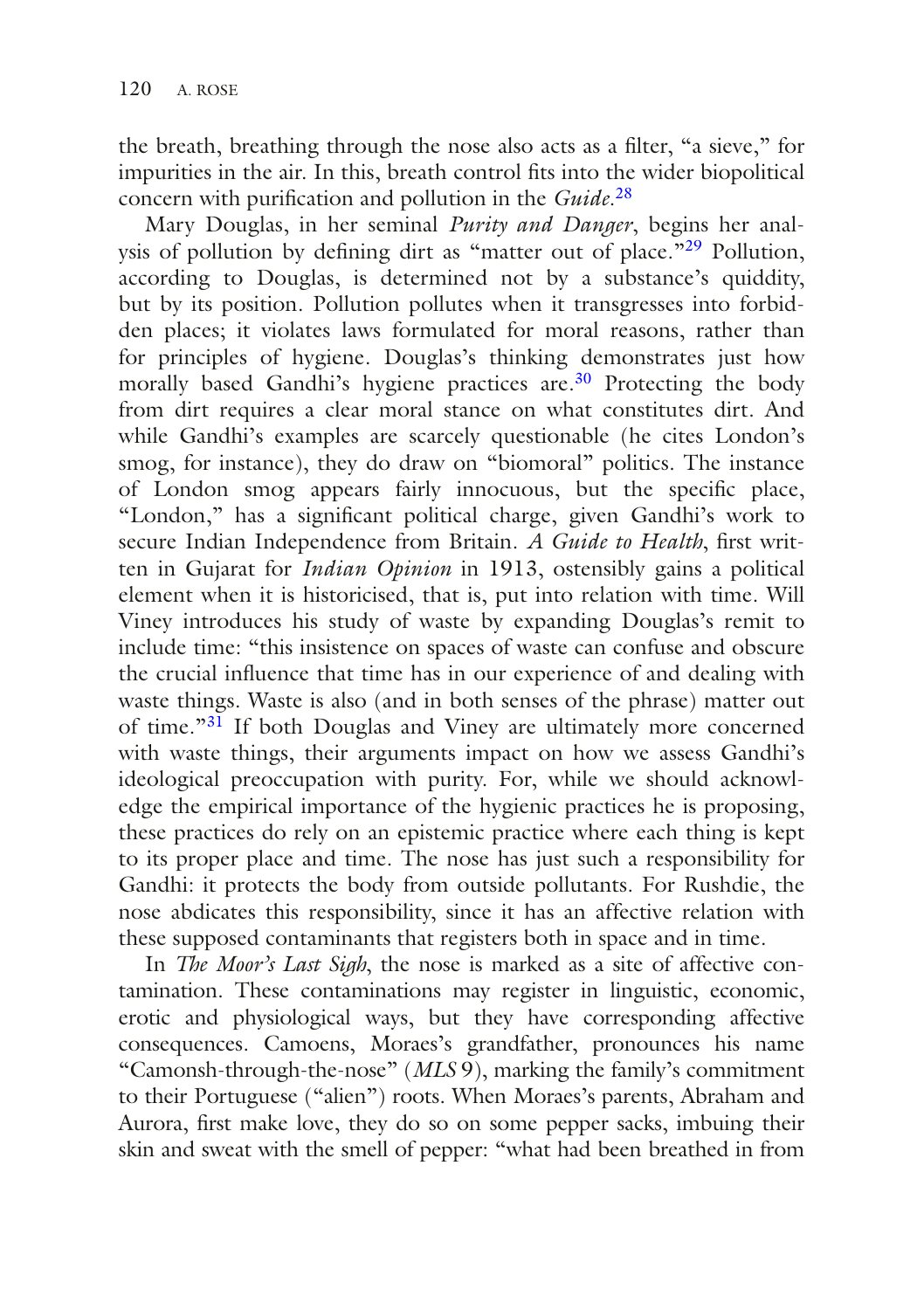the air during that transcendent fuck" (*MLS* 90). Contaminants through the nose destabilise the moral callings of other characters: notably Flora, Abraham's mother, and Oliver D'Aeth, the comic, photophobic Anglican priest, are driven mad by the smell of pepper on the lovers. Ultimately, when Aoi Ue tells the story of defeated love, it is not the substantive matter of betrayal that she cites as the reason she leaves her husband, it is those "small habits" that makes her leave: "the relish with which he picked his nose" (*MLS* 425). Finally, the physiological effect of a blocked nose correlates to an open mouth. When Uma, Moraes's lover, kills herself, the Police Inspector forces Moraes to take the remaining suicide pill by grabbing his nose: "Airlessness demanded my full attention …. I yielded to the inevitable" (*MLS* 292). Here, Moraes yields to the inevitable urge to open his mouth and breathe. A similar correlation between closed nose and open mouth occurs at the property of Hindu Nationalist, Raman Fielding, where the guard, Sneezo, is "permanently bung-nosed and – perhaps in compensation – less tight-lipped" (*MLS* 366). Nasal blockages effect a loss of control over the mouth, both physiologically and psychologically. In each situation, the nose is not, or has ceased to be, an adequate sieve. It either fails to keep the body pure from contaminants in the air or manages to do so only by blocking itself from outside infuences. In our discussion of somatic modes of attention, it became clear that, instead of turning bodily sensation into the symptom of some other condition, Csordas suggests a mode of attention that uses the body to pay attention to the world. By paying attention to phenomena like Camoens's name, Abraham and Aurora's shared odour, or Sneezo's bunged up nose, we are not simply reading symptoms of the deformations of colonialism; we are reading its effects as they are imprinted on vulnerable bodies.

Rushdie's concern with the nose reminds us that images of postcolonial breathlessness require us to attend equally to descriptions of immediate breathlessness and to the respiratory systems which underpin them. In order to exercise a postcolonial literary analysis of this work that is at least as attentive to form as it is to sociopolitical conditions, it is necessary subject Fanon's phrase, "combat breathing," to a more critical appraisal. Considered as a contested, disfgured daily pulsation, "combat breathing" might be recast as a form of chronic stress, whereby the protracted exposure to "a real or perceived threat to homeostasis or well-being … can cause pronounced changes in psychology and behaviour that have long-term deleterious implications for survival and well-being."[32](#page-17-0) "Medicalising" the term risks evacuating from it the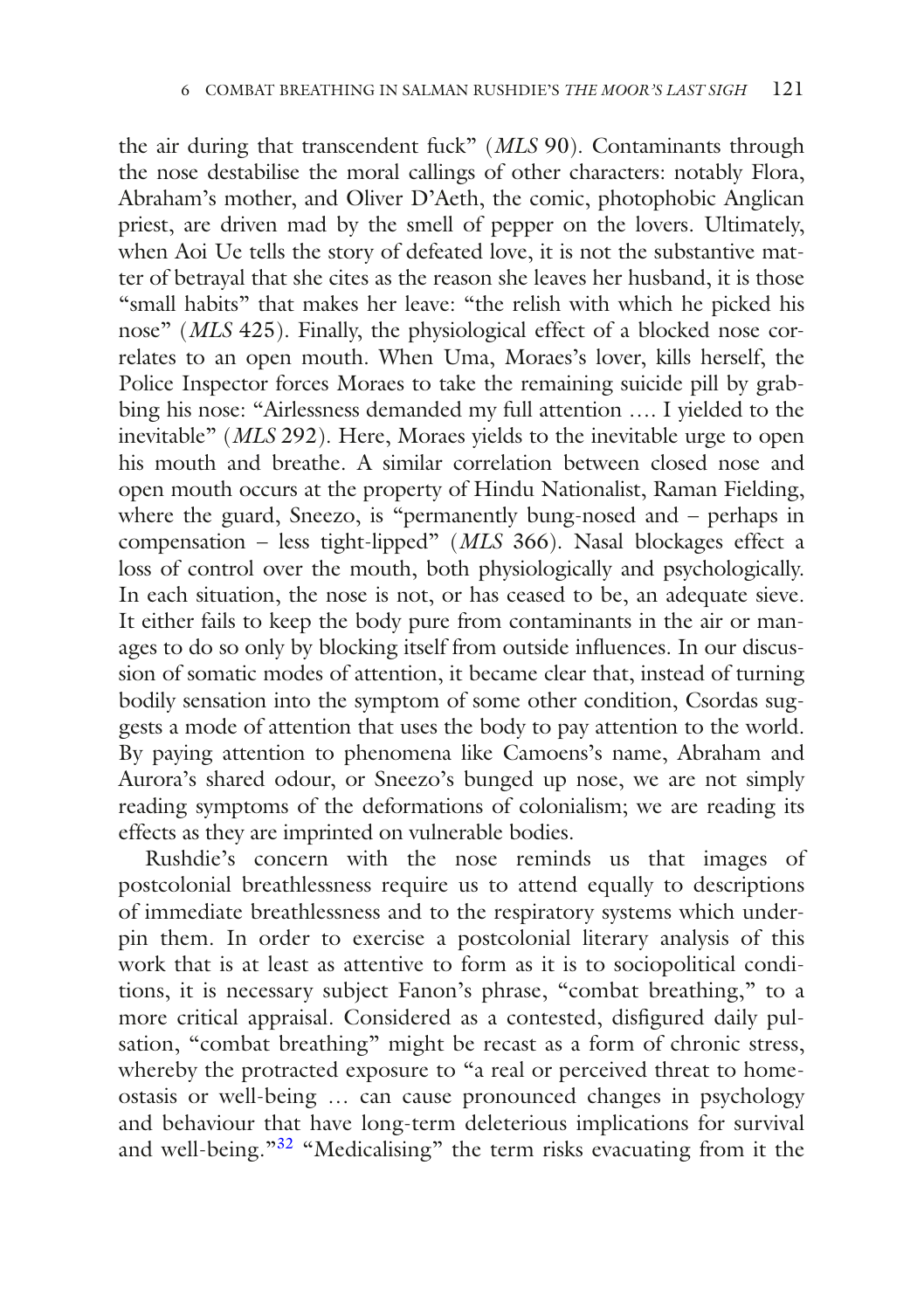specifc form it takes in Fanon's essay. In context, it appears in a passage which relates to Fanon's broader psycho-phenomenological project: "it is not the soil that is occupied …. French colonialism has settled itself in the very centre of the Algerian individual and has undertaken a sustained work of cleanup, of expulsion of self, of rationally pursued mutilation."[33](#page-17-0) Fanon's epiphora suggests that the breathing of the occupied becomes a mangle that includes the immediate experience of the colonised subject, the long-term conditions of the colonial environment and the contestation of their "daily pulsation." Fanon's combat breathing is not, then, a protocol of military training or a medical diagnosis; it is the marker of a colonial distortion that includes subjects, environments and activities.

In this exposition, "combat breathing" might simply describe parallels between the breathing complaints of Moraes and his family, and their extended experience of those colonial, and postcolonial, distortions that constitute threats to their homeostasis. Albert Memmi argues in *The Colonizer and the Colonized* that "colonized society is a diseased society in which internal dynamics no longer succeed in creating new structures."<sup>[34](#page-17-0)</sup> Without a dynamic social system, the colonised society is unable to adapt to intergenerational confict. It hardens into "a mask under which it slowly smothers and dies."<sup>35</sup> The distorted breathing patterns of the family, in this analytic, are symptom of "a dying colonialism": a succession of smothering situations that may be diagnosed as the problems of the colonised society. But taking such a schematic approach to combat breathing fails to address the dynamic role that breathing plays in the novel, since it is not simply the passive indicator of underlying distortions; the presentation of distorted breathing is, like other forms of mimicry, "at once resemblance and menace.["36](#page-17-0) But no adequate reading of the novel could take it to be a passive narrative of colonial subjugation, given how complicit the Zogoiby family and their antecedents, the Da Gamas, are with the colonial and postcolonial economic structures that bring about this systemic breathlessness.

As the novel opens, the family business, the pepper trade, is given as a root cause of colonialism, "what brought Vasco da Gama's tall ships across the ocean," "for if it had not been for peppercorns, then what is ending now in East and West might never have begun" (*MLS* 4). As Matthew Henry convincingly demonstrates, the economic successes and setbacks of the family are often set against the backdrop of major political periods, like the Indian Independence Movement, Indira Gandhi's Emergency Rule and the rise of Hindu nationalism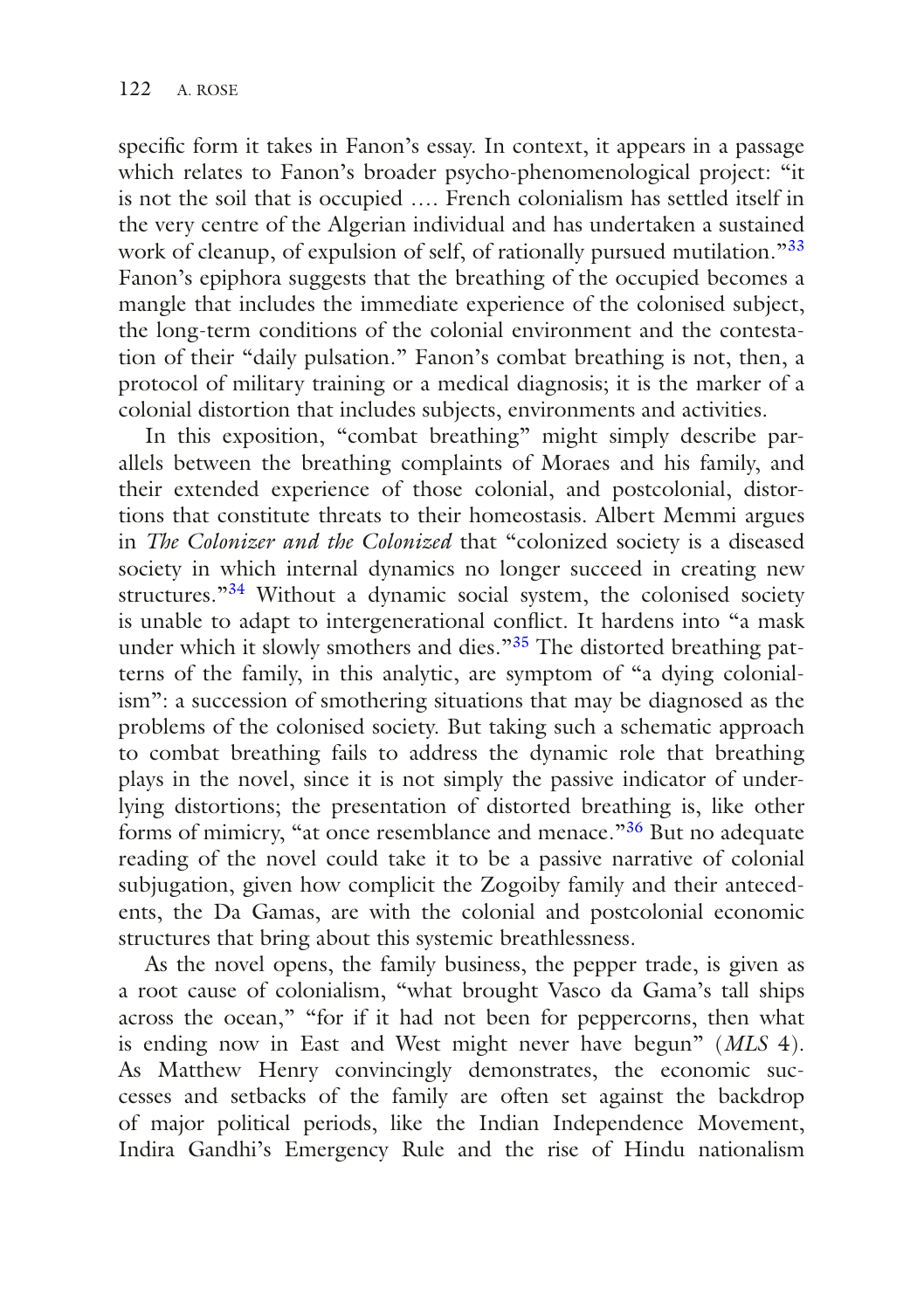(parodied in the novel as "Mumbai's Axis").<sup>[37](#page-17-0)</sup> Indeed, the fortunes of the family rise and fall by the vicissitudes of the spice market, and, later, the building industry and the sex trade. Art, both that represented in the novel and the novel itself, is rendered complicit with this long history of exploitation. Rushdie contrasts the foregrounding of an "Epico-Mythico-Tragico-Comico-Super-Sexy-High-Masala-Art" to the existence of the poor and undocumented "invisible" workers in Bombay. These workers are responsible for a city invisible to public scrutiny (i.e. not seen by building code inspectors). Together, workers and city form the hidden side of a palimpsest: "Under World beneath Over world, black market beneath white; … the whole of life was like this … an invisible reality moved phantomwise beneath a visible fiction, subverting all its meanings" (*MLS* 184). A more complex analytic of the novel would address this complicity as an example of that "rationally pursued mutilation" that occurs when colonialism "settles" in the centre of the individual.

Again, there are correspondences between this reading and the novel's treatment of breath. Breathing in the family's spice precipitates allergic responses in Great-Grandmother Epifania, who is happier spending money than developing the business that earns it, in a satiric separation of capital from the concrete conditions of its production. Epifania's allergies set up a dialectic between the abstract conditions of colonial capital and its concrete, "breathed" experience. But they also imply a formation, as postcolonial breathlessness turns into combat breathing. Inherent in Epifania's distress are two distinct time periods: the moment of crisis (the allergic attack) and the formation of a response (her anticipation of further attacks). Thus, Epifania's allergic reaction to spice leads her to the decision to invest in perfume. Epifania's sneezing is the result of her breathing the family's spices in through her nose: "good perfume take the place of these stuffs [the spice] that maddofy my nose" (*MLS* 35). The frst fnancial disaster for the Da Gama family foments as a result of her desire to replace the spice business with perfume. This is only the frst time that breath (and allergies) will develop a politics that in turn dictates the economic decisions of the Da Gamas and the Zogoibys, in the formation of "combat breathing."

Insofar as it gathers together subjects, environments and activities, the novel uses breath as a conceit that extends beyond the body. Breath, in this sense, stands for other issues raised by the novel, rather than for, or only for, itself. Combat breathing "substitutes" for a generalised response to colonial rule. But it also describes the specifc, physical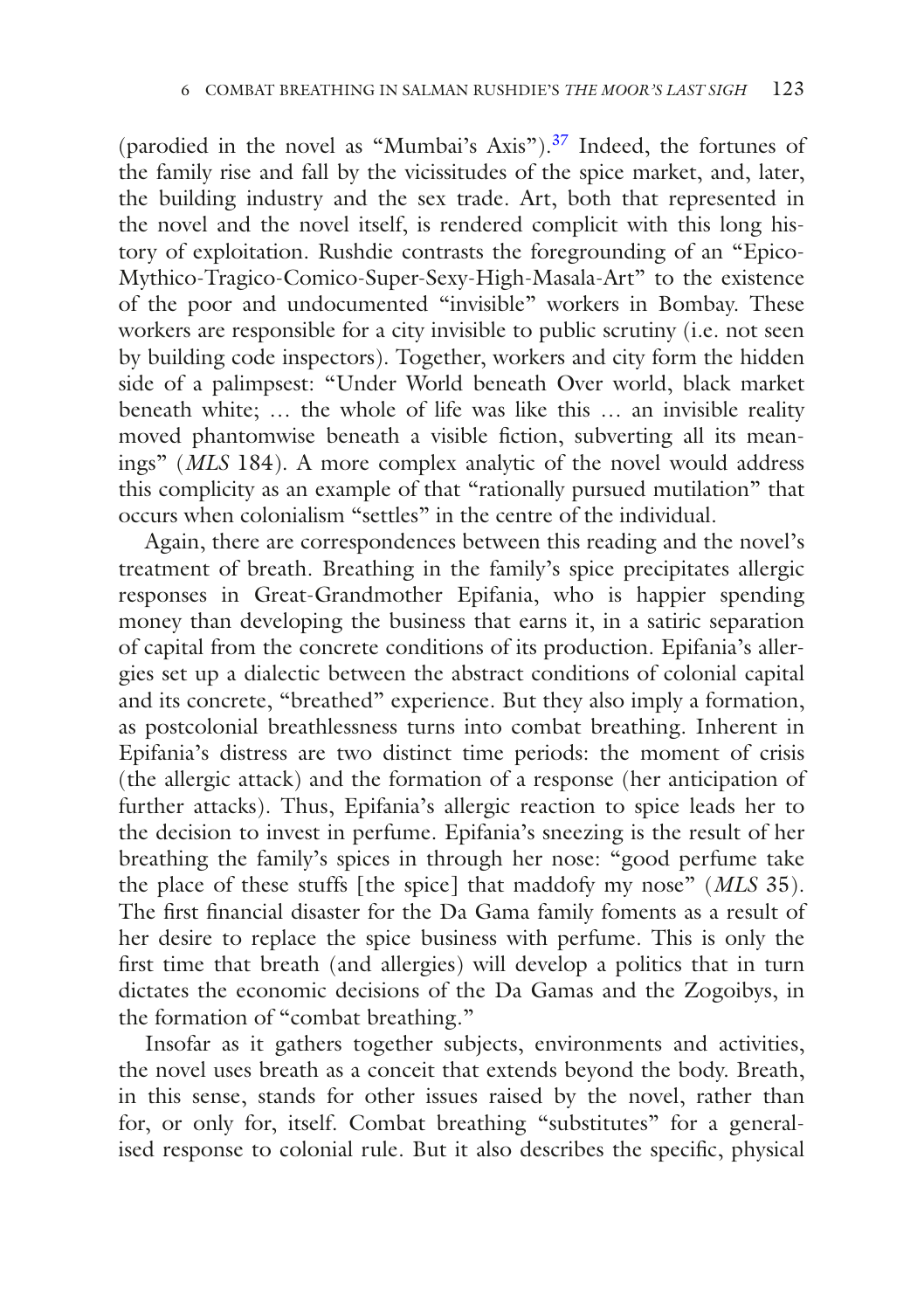manifestation of colonial distortions. Breath, always already a transient, ephemeral experience, collapses together a complex array of social, political and cultural conditions with a highly specifc physiological response to these conditions. The consequence of confation, for the wider project on breath and literature, is that combat breathing becomes a point of tense metaphoric connection between the internal, somatic conditions of postcolonial subjects and the external, fraught environments they inhabit.

The consequence might simply be that somatic modes of awareness inevitably give rise to a problematic politics of culture. Laoyene, in a sense, anticipates the cultural aspect of my argument, since he shows how Rushdie criticises the political naiveté that might use a complex political occurrence like the *convivencia* to allegorise an anodyne paradigm of multiculturalism. Laoyene's conclusions about multicultural bodies, based, like mine, on the Abraham-Boabdil hybrid, do not ultimately draw on somatic effects; in fact, the real of the body barely features in Laoyene's essay[.38](#page-17-0) Even the sophisticated intertextual accounts that make passing reference to the breathless body, like Alberto Fernandez Carbajal's *Compromise and Resistance*, fall short of examining the body as anything more than a symptom of something else.<sup>39</sup> Breath does not need to be "diagnosed" as a subjective phenomenological formulation of a more objective reality, be it political (Laoyene), economic (Henry) or literary (Carbajal). If anything, it is breathlessness that forms a more objective reality for the novel, since the hallucinatory variations of the political, the economic and the artistic will depend, at some point, on the deformations of people's breathing. In order to understand the politics inherent in Rushdie's literary mode of breath awareness, as a system of signs including both the sustained deformations of "combat breathing" and the more immediate "political breathlessness," we can return once again to Abraham's asthma attack. The asthma attack does link lives, though this link is only superficially to be found between Abraham and Boabdil. In fact, it quilts Abraham together with individuals from across the whole Da Gama/Zogoiby clans, whose various breathing ailments commit the novel to a chain of respiratory signifcation. Asthma, argues François-Bernard Michel in *La souffe coupé*, is characterised by moments of "crisis," in which the otherwise healthy subject becomes temporarily ill.[40](#page-17-0) Asthma throws the "normal" dichotomy between the normal and the pathological into disarray, since, for the asthmatic not in crisis, illness is absent as bodily experience, while remaining present as a source of anxiety or concern. It is, in other words, latent. $41$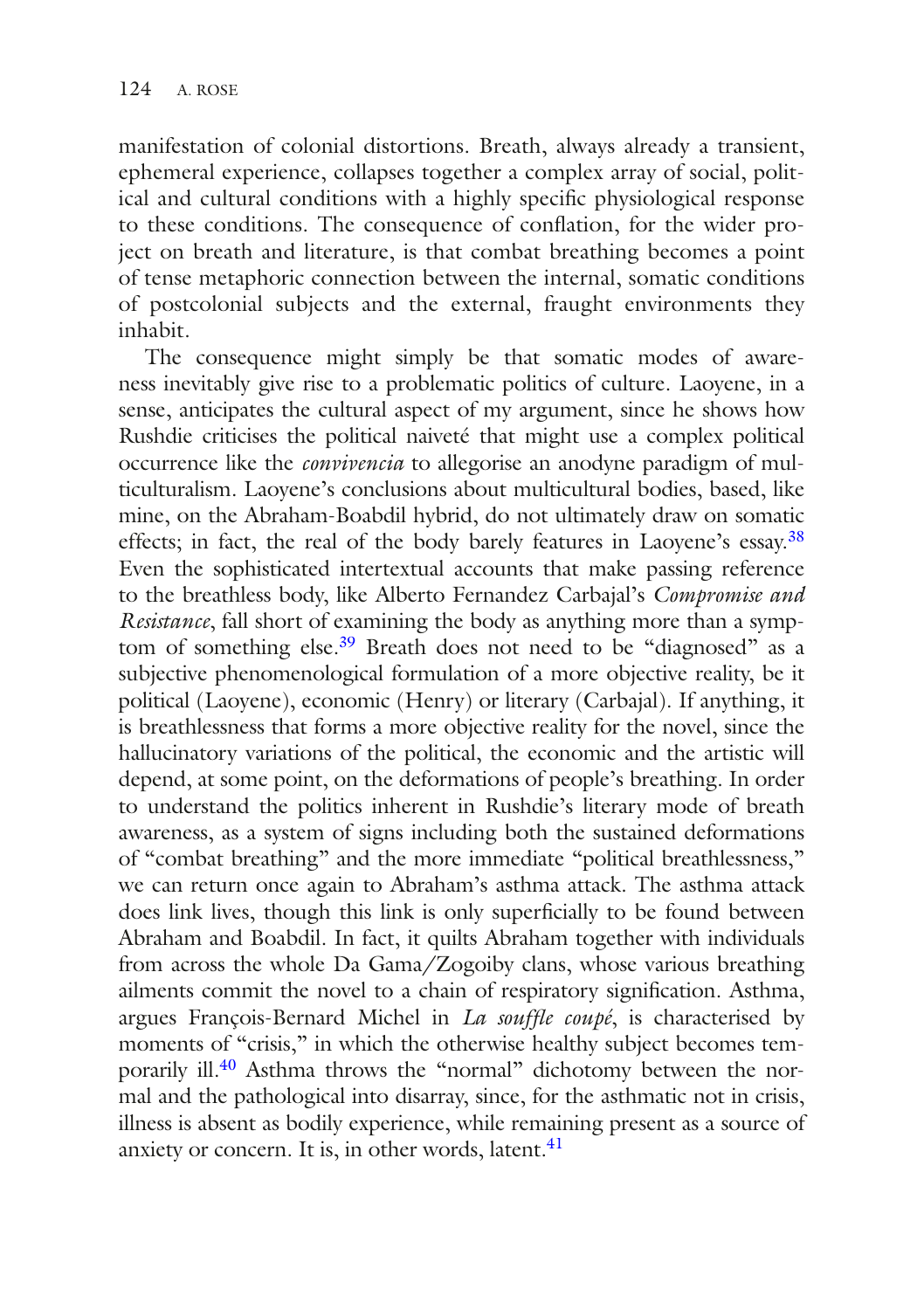Asthmatic latency links together what might be regarded as the novel's symptoms: the sighs and allergies that I have already discussed in relation to political and the economic concerns have an underlying somatic order, when read alongside the familial asthma. But, to read asthmatic latency as simply symptomatic of more material conditions ignores the discursive regimes in which breath acts as a sign: the way in which the sighs and allergies index existential anxieties in response to political troubles "in the air." And yet, these are still terms that mediate our experience of reading a novel, rather than either the immediate physiological experience of breathlessness or the more systemic conditions of "combat breathing."

References to breath in the novel are, after all, signs, rather than actual embodied conditions. More specifcally, breath terms can be taken as signs that directly refer to felt concerns about invisibility and transience in the postcolony, for which politics, economics and intertextuality are reifed abstractions. In order to develop this interventionist reading of breath, I want to turn towards breath's linguistic features in *The Moor's Last Sigh*, namely catachresis and markedness. Then, I show how these features contribute to an implicit critique of a purely biopolitical understanding of combat breathing.

These features are evident in a particularly contained way in a page and a half meditation, where Moraes Zogoiby enumerates a plethora of breath signifcances. The meditation, which begins "in my family we've always found the world's air hard to breathe," interrupts the narrative at a climactic moment: the narrator's maternal grandmother, Isabella, has just died of a combination of tuberculosis and lung cancer (*MLS* 53). By transferring the focus from Isabella's cough to "the world's air," Moraes displaces the family's "breathing problems" to a broader social epistemic atmosphere (*MLS* 53). The failure of the body interfaces with the failure of the air, already understood to be "Life's Last Gasp Saloon," or "the Ultimo Suspiro gas station" (*MLS* 4). Yet, immediately, "a sigh isn't just a sigh. We inhale the world and breathe out meaning" (*MLS* 54). On a physiological level, this might refer to the sense of ease the asthmatic feels when she is fnally able to exhale. Yet it also implies that a chaotic jumble of sense-data ("the world") is, through the process of breathing, ordered and made meaningful. The relationship between individual and world is not a matter of thought, but of breath, transformation and meaning-making. For Rushdie's asthmatic, breath twins the vulnerability and resilience of the postcolonial subject.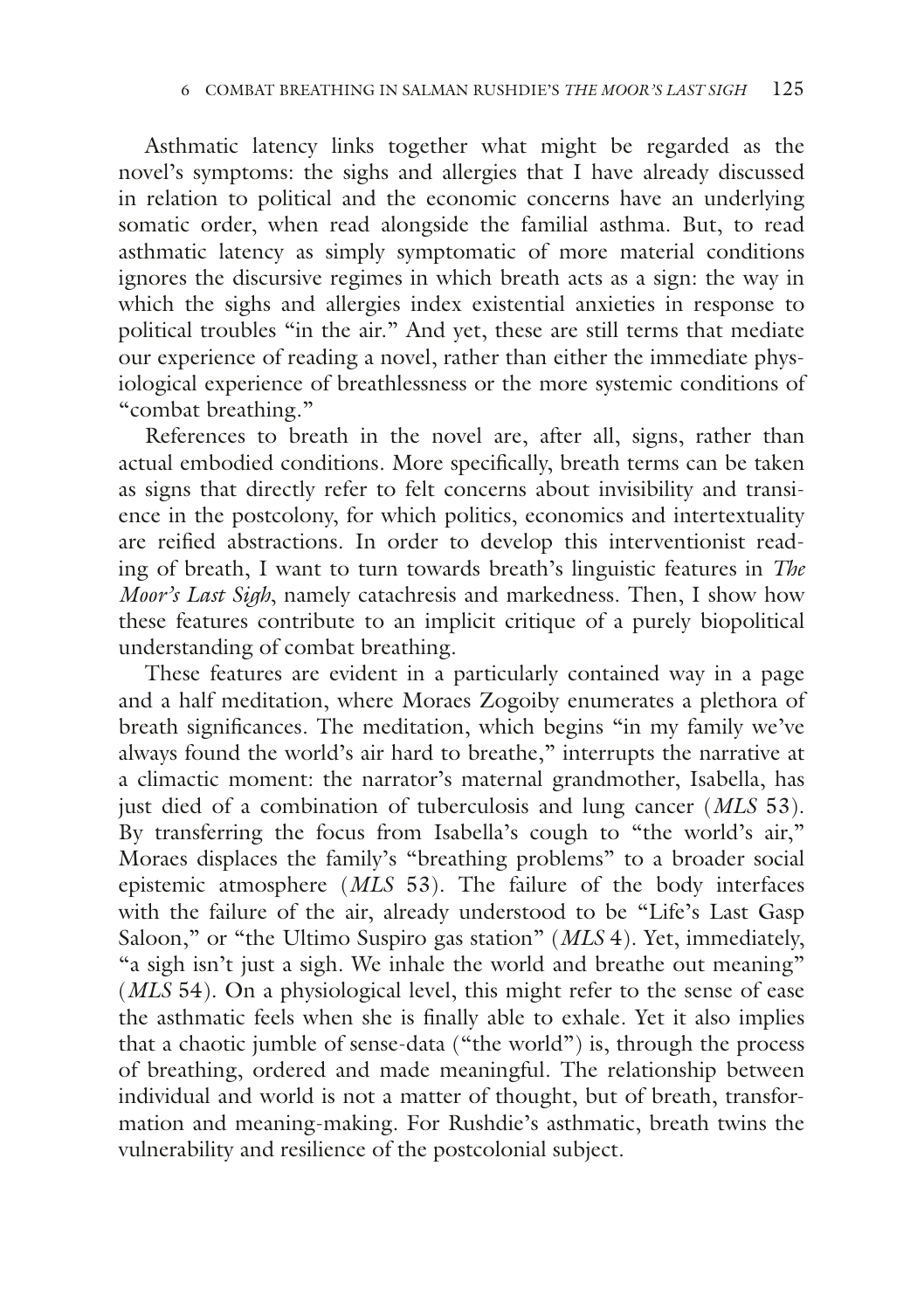The respiratory permutations of this meditation pull at a number of different traditions: physiological, literary, philosophical and etymological (*MLS* 53–54). Moraes will draw on all these traditions to consider what it means to become one's breath in a moment of asthmatic crisis. So, he notes, "such force of self as I retain focuses upon the faulty operations of my chest: the coughing, the fshy gulps" (*MLS* 53). "It is not thinking makes us so," he gently chides Shakespeare's Hamlet, "but air." "*Suspiro ergo sum*. I sigh therefore I am," he utters in playful homage to Descartes. "The Latin as usual tells the truth: *suspirare*=*sub*, below,+*spirare*, verb, to breathe. *Suspiro*: I under-breathe" (*MLS* 53). The Latin, of course, does not tell the truth, nor does it follow that Rushdie's playful reworking of Shakespeare or Descartes is much more than a baroque elaboration. But the meditation does highlight formal features and functions of breath explored in the novel, which cut across philosophical, literary, physiological and etymological disciplines. Collectively, these formal features, when read across their disciplinary divisions, anticipate the observation that breath is divided, across disciplines, into aesthetic and biopolitical functions

Breath replaces thinking as the frst principle of Moraes's sceptical philosophy. If Descartes began from the principle that, in order to doubt, he must think, and therefore be, Moraes begins from the more playful assumption that, since air is what makes us so, his sighing is proof that he exists. This may be a reference to embodiment; more likely, however, we read it as an allusion to the novel's title. This is, after all, Moraes's (the Moor's) last sigh. The metatextual reference is to Moraes's selfidentifcation as a textual construct, whose "being" is entirely bound up in narrating the text (sighing). But breath is a particularly unreliable frst principle, since its referent slips easily between bodily function and aerious substance. In Moraes's meditation, the slippage develops between four distinct, discursive practices: physiology, literature, philosophy and etymology. The result is catachresis, or, what Jacques Derrida has called "the violent and forced abusive inscription of a sign, the imposition of a sign upon a meaning which did not yet have its own proper sign in language.<sup> $342$ </sup> Breath, the violent sign, imposes itself on breathing in its heterodox meanings as physical process, poetic expression, philosophical principle and etymological elucidation. Breath is catachrestic because it imposes a generic sign onto a heterodox series of protocols connected by little more than a metaphoric connection to human respiration. This has political ramifcations, particularly for postcolonialism, as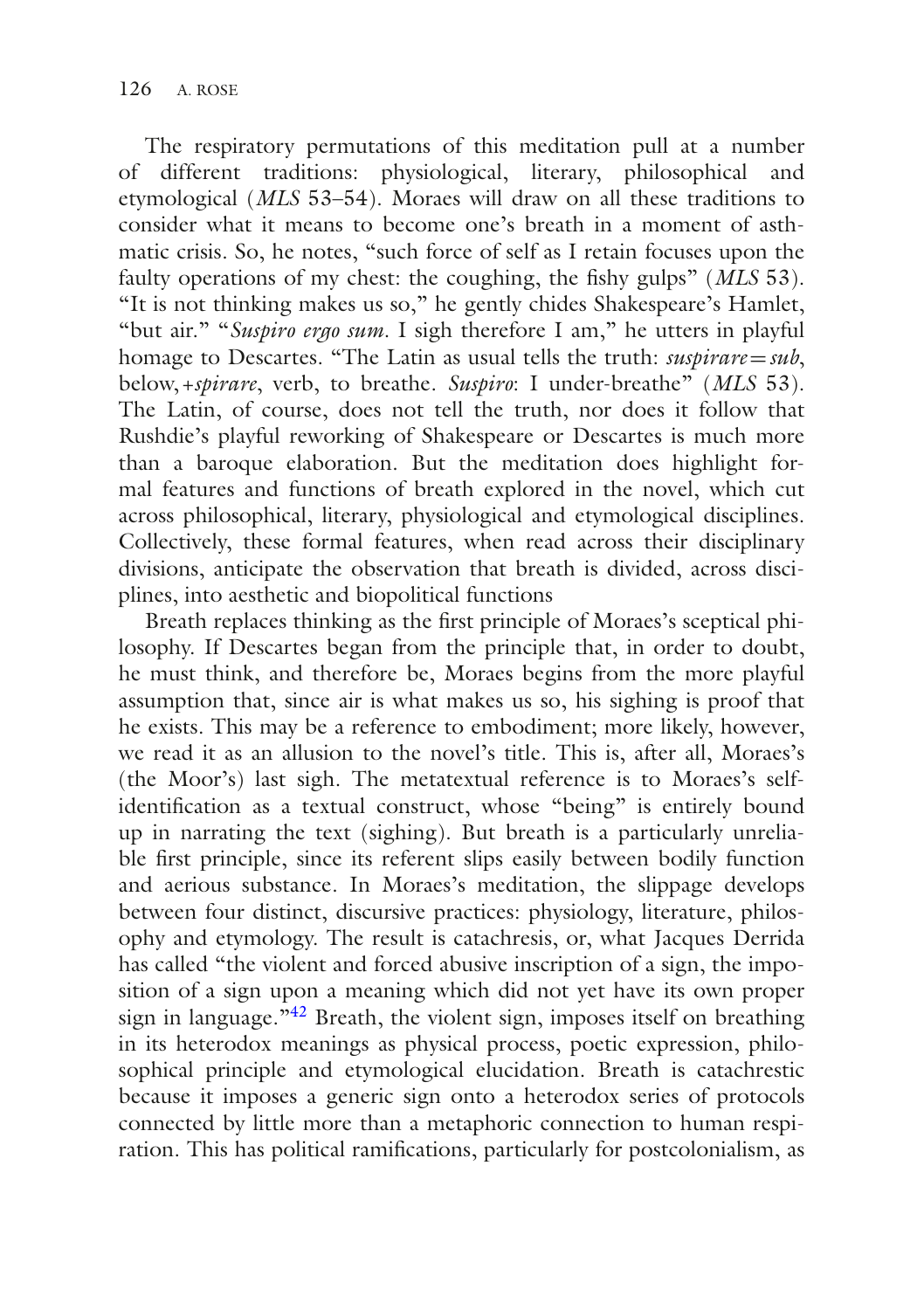Gayatri Spivak observes when she invokes catachresis as a political means for "reversing, displacing, and seizing the apparatus of value-coding."[43](#page-17-0) In this light, Moraes's suggestion that "we inhale the world and breathe out meaning" becomes altogether more sinister. The meaning that Moraes breathes out in his *Sigh* imposes on his references to Descartes and Shakespeare the collective sense of a postcolonial subjectivity that, perhaps, yields darker implications when associated with the structural manipulations of Abraham's criminal empire.

The different registers of breath "breathe out" not altogether compatible meanings. These incompatibilities are emphasised because Rushdie compresses them into a single paragraph. *The Moor's Last Sigh* marks breath as much in its differences as its repetition. Therefore, if breath is catachrestic, eliding or violating different conceptual registers, it is also "marked." The net effect of both the differences, or inconsistencies, and the repetitions, or continuities, is to emphasise breath or mark it. In the introduction to this volume, we discussed "marking," those phonological, grammatical or semantic features that distinguish the particular iteration of a word from its dominant, "default" meaning. By asserting its deviation from the norm, marking grants the marked term a conceptual significance. Deviation may be measured through consistencies or inconsistencies, but it must emerge in context.

Contextual deviation has wider implications for studies of the novel genre. My underlying generic assumption is that breath, in novels, inten-sifies what Frederic Jameson has called "the antinomies of realism."<sup>[44](#page-17-0)</sup> Since novels have no need to mention that characters breathe, any mention of breath necessarily contributes either to the novel's "destiny" (the narrative message) or its "affect" (the concerns of its narration).<sup>[45](#page-17-0)</sup> Breath contributes to the narrative or the description, but it functions as neither a narrative device nor a descriptive detour. This link between world and subjective experience has important consequences for thinking postcolonial subject–space relations, which I will turn to in due course. Not being necessary or optimal for concision or meaning, a "superfluous" mention of breath must therefore designate an emphasis. This assertion relies on a structuralist understanding of breath: it may be taken as an arbitrary sign, whose referent is marked by virtue of unusual semantic or syntactic activity. But it is worth recalling a further aspect of our earlier discussion of markedness. Markedness originates as a biological reference to normal breathing patterns in Trubetzkoy's *Principles of Phonology*: "In any correlation based on the manner of overcoming an obstruction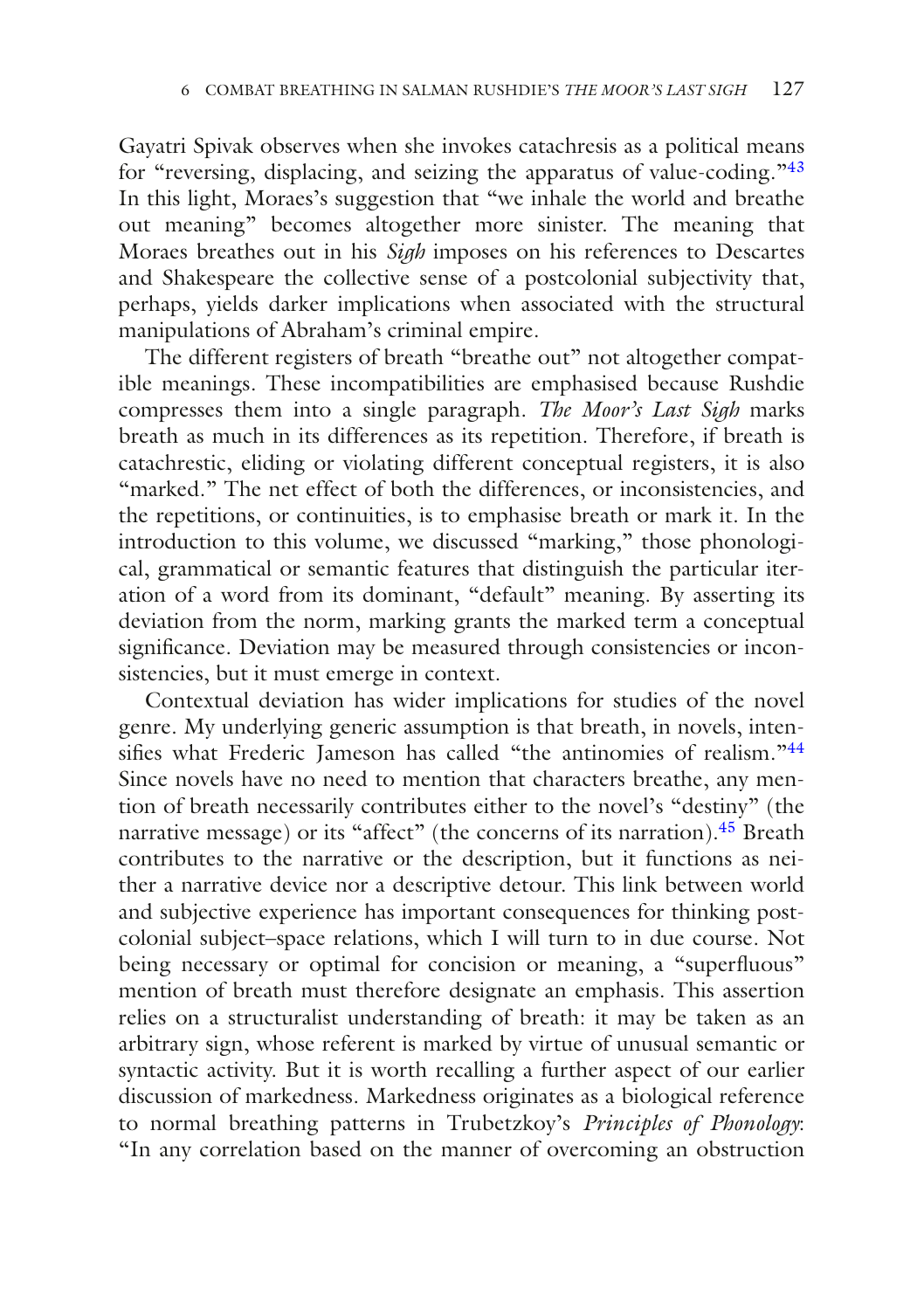a 'natural' absence of marking is attributable to that opposition member whose production requires the least deviation from normal breathing. The opposing member is then of course the marked member."<sup>[46](#page-17-0)</sup>

Trubetzkoy's use of "normal breathing" as an index should provoke readers of *The Moor's Last Sigh*, not least because all breathing is somewhat abnormal in the novel. This extends from the unhealthy narrator, Moraes, who focuses "upon the faulty operations of my chest" to the bodyguard, Sammy Hazaré, whose lack of "breathing problems" itself implies an abnormal lung capacity: he wins "impromptu lung-power contests (holding of breath, blowing of a tiny dart through a long metal blowpipe, extinguishing of candles)" (*MLS* 53; 312). If the "normal" is unmarked, it tacitly promotes a standard rhythm and volume for breath, against which any variation may be measured. Moraes's standard, however, is recognisably "faulty"; it deviates, but from what? Clearly, norms are being challenged here, but frst we should consider briefy which norms these might be. Breath has two signifcant "normalities" that work in quite different, even contradictory, ways: aesthetic symmetry and physiological function.

Aesthetically, breath is often understood to be a symmetrical cycle of inhalation and exhalation. For example, Samuel Beckett's *Breath*, the 35-second performance piece that fades in and out over a stage covered in rubbish, turns the inhalation and exhalation of a single breath into a symmetrical procedure.<sup>[47](#page-17-0)</sup> Beckett allots inhalation and exhalation equal time and sound intensity, despite there being little physiological basis for this correspondence. *Breath*'*s* stage directions suggest the symmetrical inhalation and exhalation should each be associated with a cry, or "vagitus." These frst and last cries are present, equally symmetrically, in *The Moor's Last Sigh*. Moraes will say of himself: "I am what began long ago with an exhaled cry, what will conclude when a glass held to my lips remains clear" (*MLS* 53). Later, we fnd that Moraes actually gives forth a "vagitus uterinus," or frst cry in utero: "I … unleashed a mighty groan" as Aurora hears "my frst sound emerging from inside her body" (*MLS* 145). Yet again, he truncates his life cycle to phono-aesthetic symmetry: "From Moo to Moor, from frst groan to last sigh: on such hooks hang my tales" (*MLS* 145). While *Breath* alienates the aesthetics of respiration from its physiological basis by making it wholly symmetrical, Rushdie attempts something more complicated. After all, Rushdie's breath, as the aesthetic focus of an art object, is not wholly symmetrical: "it is easier to breathe in than out," Moraes tells us (*MLS* 53).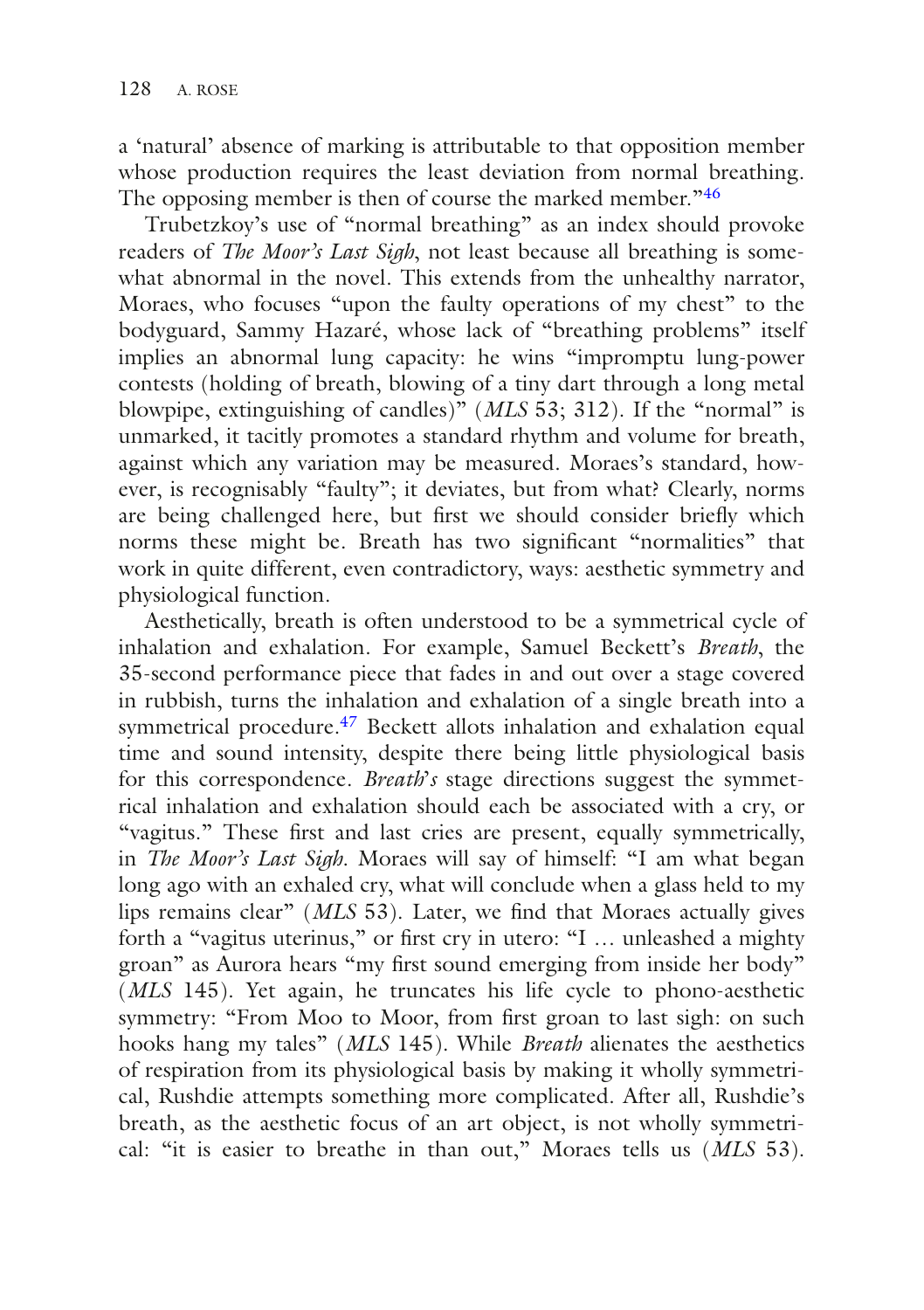In *The Moor's Last Sigh*, aesthetic symmetries and physiological exigencies of breath coalesce into a normative practice. In many ways, their tension maps imperfectly on to the tension that Aurora Zogoiby, Moraes's mother, experiences in her artwork, post-Independence: "the tension between Vasco Miranda's playful infuence, his fondness for imaginary worlds whose only natural law was his own sovereign whimsicality, and Abraham's dogmatic insistence on the importance … of a clear-sighted naturalism that would help India describe herself to herself" (*MLS* 173). Rushdie's implicit challenge here is to ways in which aesthetic play and physiological naturalism both ultimately prioritise problematic normative practices.

In order to unpick the normativity implied in breath, it is worth thinking about how a supposedly apolitical physiology may be just as ideologically marked as any form of aesthetic symmetry. Here, we have a precedent in Lundy Braun's excellent *Breathing Race into the Machine: The Surprising Career of the Spirometer from Plantation to Genetics*. [48](#page-17-0) Braun addresses the problematic ways in which spirometry was used to naturalise racial distinctions in medical practice. At least some of the standard measures used in spirometry, Braun argues, occlude a deeply troubling racial history, where the normalised practice of "correcting" for ethnic grouping forgets its origins in slave plantations and indentured service. Breath science has a biopolitical edge with consequences for the whole notion of normal breathing as physiological function. If "normal breathing" is a contested site, the biological basis of Trubetzkoy's markedness is necessarily suspected. Although work in linguistics has recognised these problems and moved on from Trubetzkoy (not least through Joseph Greenberg's work on frequency), biologically based markedness still has conceptual value in thinking about breath. It just requires a two-stage approach. First, the deviation ("the marked term") is noted, and then, second, the norm ("the unmarked term") is assessed for the ideological baggage it carries. In thinking about this play between markedness and unmarkedness, alongside the immediacy of postcolonial breathlessness and the more protracted problems of combat breathing, Braun's biopolitical concerns clarify why breath is a sign, rather than a symptom, of political, economic and, in the novel, literary control. If breath was a symptom, it would simply point to the underlying, "real" conditions of the novel, whether political or economic or cultural. But, in a real sense, these conditions are formed in response to and in concert with somatic effects that morph and change over time.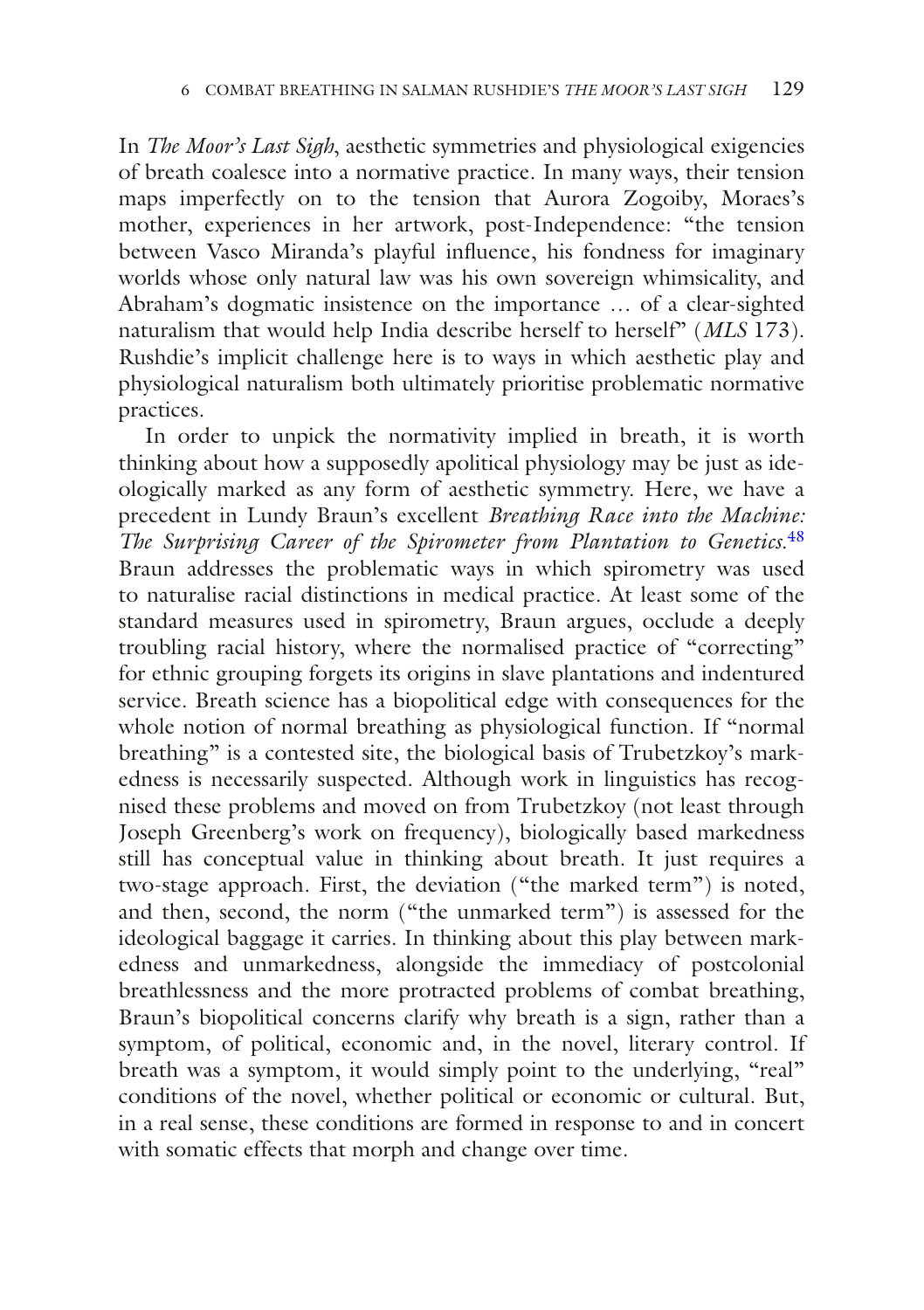Earlier, we found Rushdie's nasal anomalies to be the more marked when set against Gandhi's hygiene norms. This might be the basis for a further, symptomatic reading, in which a comparative reading of Gandhi and Rushdie might diagnose in the ills of the nose a symptom of the nation's ills. But it seems more pertinent to return to my discussion of Gandhi, via the subsequent observations in this chapter: that the acute crisis of postcolonial breathlessness can deform itself into an extended period of "combat breathing"; that exercising a symptomology of breath may well hasten, rather than hinder, this process of deformation; that the catachretic qualities of breath, as a term with multiple, conficting meanings, may contribute to this deformation; and that Rushdie highlights some of these effects by "marking" breath's normativity. The consequence, then, of reading *The Moor's Last Sigh* alongside *A Guide to Health* is nothing less than a deconstruction of a breath-related postcolonial politics. If the anticolonial gesture is to disrupt the pervasive effects of combat breathing, by instantiating new, "healthier" regulations for physiologies, the obvious point of concern for the postcolonial critic is the striking resemblance new regulations bear to colonial-era policies.<sup>[49](#page-17-0)</sup> Breath patterns may have immediate deformities, whether in the asthmatic crisis or the nasal blockage. But when these deformities are systematised, as regulatory conditions whose distortions are interpolated by breathing subjects, mere resolution of the individual crisis or blockage will no longer suffice. Indeed, "resolving" the problem, in its acute phase, may well occlude precisely those systemic problems that Rushdie's breath metaphors help disclose. If the need for actual medical attention in actual moments of respiratory distress appears to offer compelling reasons to dismiss this "systemic critique" as a luxury of the ft and the well, we must remember that combat breathing offers not just the rallying cry it became, but a warning against such language, which, all too easily, collapses distinctions between actual, suffering bodies and their mobilisation for political purposes. What Rushdie ultimately offers us is not a resolution for the problem of combat breathing. Rather, he reminds us that subjects who breathe will always be mediated through a language more attentive to breath's poetic signifcances than the mundanity that attends each individual, unmarked breath.

## <span id="page-17-0"></span>**NOTES**

1. See Black Lives Matter ([2016](#page-19-0)). For Christina Sharpe's account of Eric Garner, breath and "wake work," see Sharpe ([2016,](#page-21-0) 112–117). On the matter of the postcolony, Mbembe ([2001](#page-20-1)) remains seminal.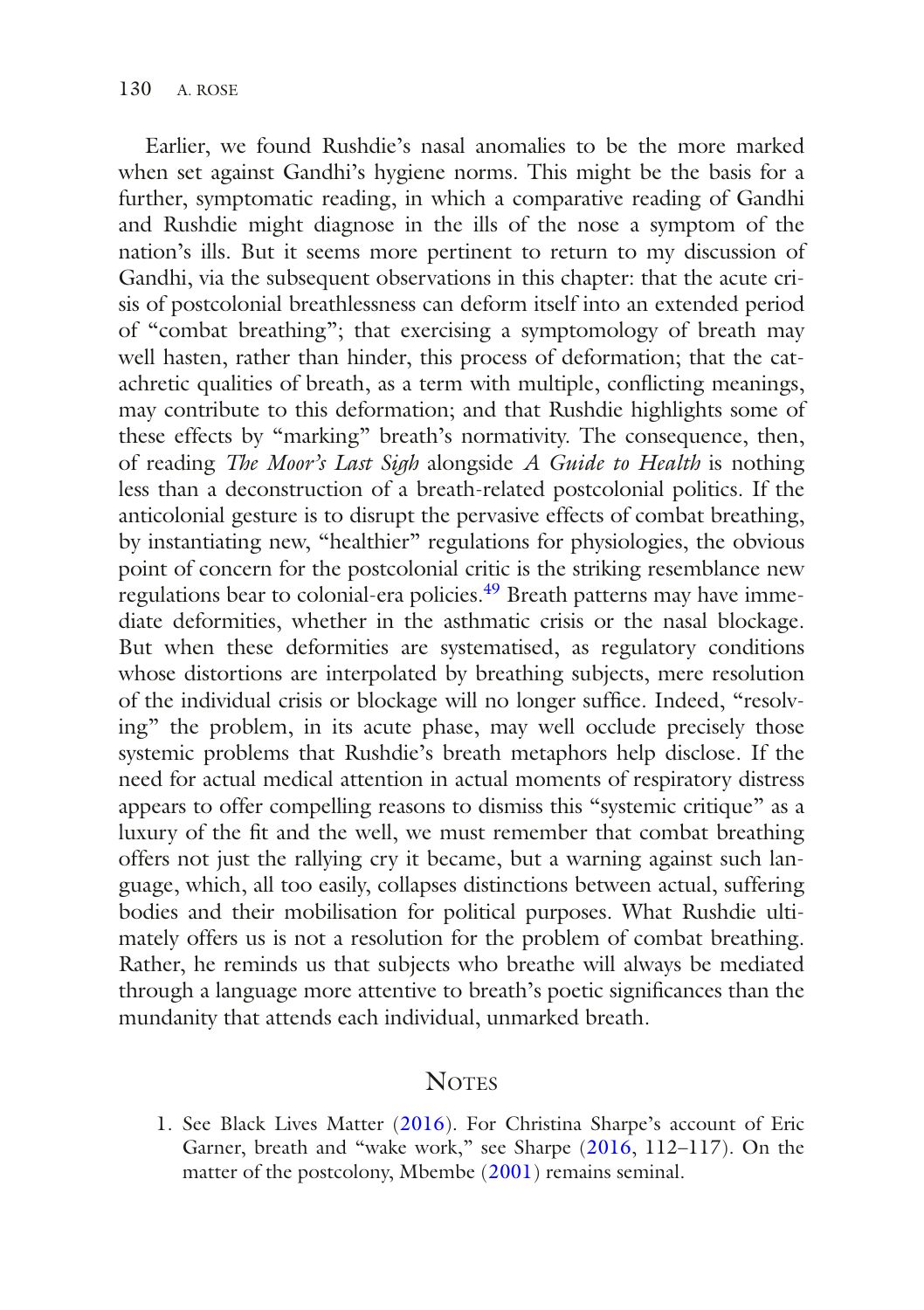- 2. Tremblay [\(2016](#page-21-1)), Medina ([2003](#page-20-2), 20).
- 3. Crawley ([2016](#page-19-1)).
- 4. Ibid., 2.
- 5. Tremblay [\(2016](#page-21-1)).
- 6. Fanon [\(1967](#page-20-3), 201).
- 7. Tremblay [\(2016](#page-21-1)).
- 8. Rushdie [\(1996](#page-21-2)). Hereafter *MLS*.
- 9. Rushdie [\(2012](#page-21-3), 307).
- 10. Csordas [\(1993,](#page-19-2) 138).
- 11. Ibid.
- 12. See, for instance, Hillman and Maude ([2015\)](#page-20-4).
- 13. Bhabha ([2004](#page-19-3), 4).
- 14. Laoyene [\(2007](#page-20-5), 145).
- 15. Ibid., 157.
- 16. Laoyene [\(2007](#page-20-5), 160).
- 17. Fanon [\(1965](#page-20-6), 65), Tremblay [\(2016](#page-21-1)).
- 18. For scholarly responses to combat breathing, see Perera and Pugliese's special issue in *Somatechnics* [\(2011](#page-20-7)).
- 19. On Rushdie's well documented feelings about Mahatma Gandhi, see Rushdie ([1992](#page-21-4)).
- 20. Alter ([2000,](#page-19-4) 31).
- 21. Prasad ([2015,](#page-21-5) 49).
- 22. Jack ([1956](#page-20-8), 256).
- 23. Rushdie [\(1995](#page-21-6), 213).
- 24. Gandhi [\(1921](#page-20-0), 10).
- 25. Ibid., 13.
- 26. Ibid., 21.
- 27. Ibid.
- 28. Prasad ([2015\)](#page-21-5).
- 29. Douglas ([2002,](#page-20-9) 36).
- 30. Dürr and Jaffe demonstrate how this needs to be qualifed against the obvious biomedical consequences of dirt: "While pollution is in many ways a cultural construct, it is simultaneously an 'objective', quantifable phenomenon that impacts negatively on human and ecological health"  $(2010, 5)$  $(2010, 5)$ .
- 31. Viney ([2014](#page-21-7), 2).
- 32. Herman ([2013](#page-20-11), 1).
- 33. Fanon [\(1965](#page-20-6), 65).
- 34. Memmi [\(2003](#page-20-12), 143).
- 35. Ibid.
- 36. Bhabha ([2004](#page-19-3), 123).
- 37. Henry ([2015](#page-20-13)).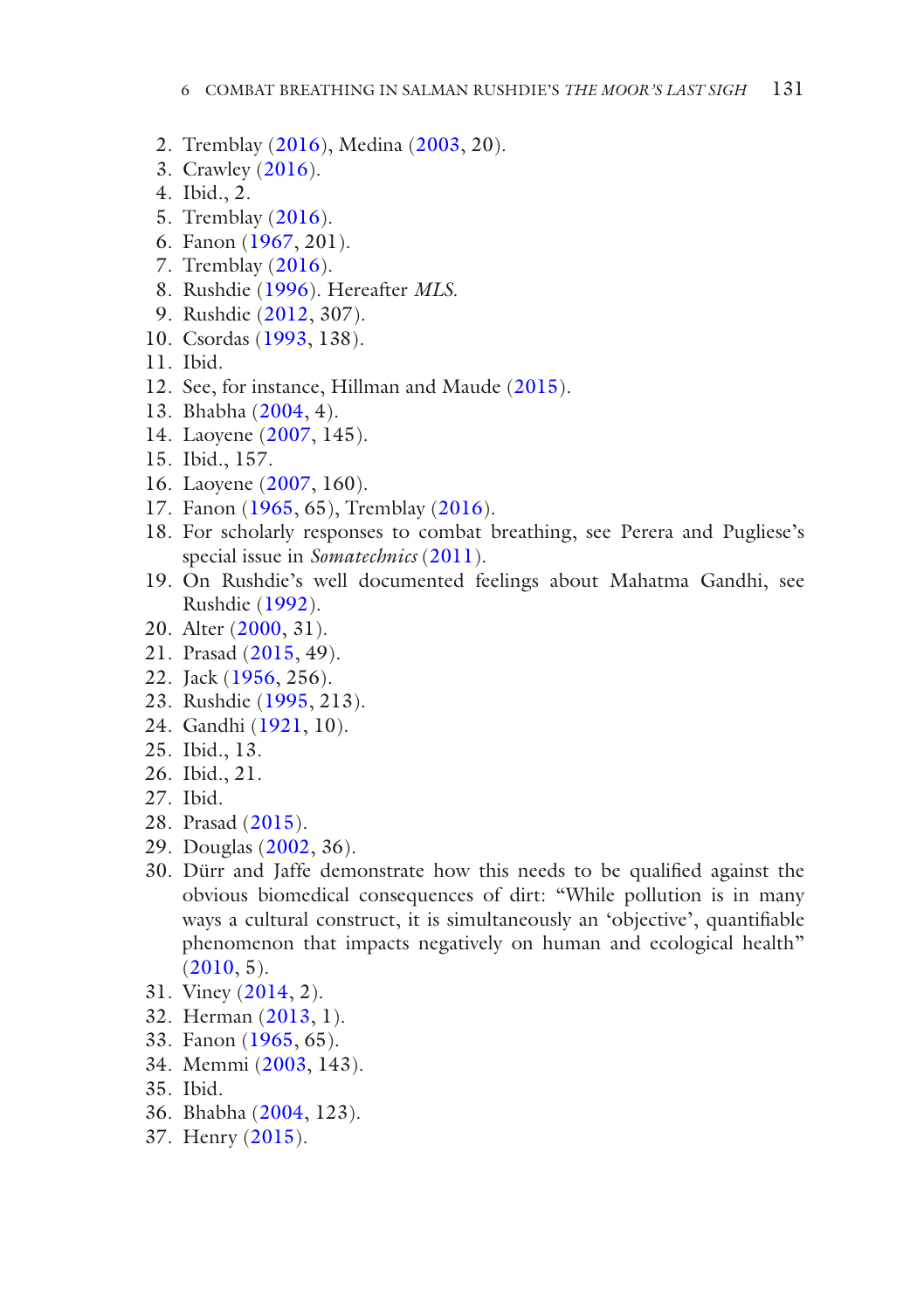- 38. Goodman [\(2018](#page-20-14)) notes a lacuna around medicine and health in Rushdie criticism. Goodman's focus is on alcoholism and *Midnight's Children*, but I see our projects as similarly engaged with Rushdie's choice "to interrogate the legacy of Empire through a medical lens" (309). "Combat breathing," as I theorize it, connects the systemic critique of empire that was the staple of earlier responses to Rushdie with Goodman's history of medicine critique.
- 39. Carbajal [\(2014\)](#page-19-5).
- 40. Michel [\(1984](#page-20-15), 3). See also Janssens et al. ([2009\)](#page-20-16); von Leupoldt et al.  $(2006)$  $(2006)$ .
- 41. On latency and *Stimmung*, or "atmosphere," see Gumbrecht [\(2012](#page-20-17), [2013](#page-20-18)).
- 42. Derrida [\(1982,](#page-19-6) 255).
- 43. Spivak [\(1990,](#page-21-9) 228).
- 44. Jameson [\(2013\)](#page-20-19).
- 45. Ibid., 19.
- 46. Trubetzkoy ([1969,](#page-21-10) 146).
- 47. Beckett ([1984,](#page-19-7) 211).
- 48. Braun [\(2014](#page-19-8)).
- 49. See Henry [\(2015](#page-20-13)).

## **REFERENCES**

- <span id="page-19-4"></span>Alter, Joseph S. 2000. *Gandhi's Body: Sex, Diet, and the Politics of Nationalism*. Philadelphia: Pennsylvania University Press.
- <span id="page-19-3"></span>Bhabha, Homi. 2004 [1994]. *The Location of Culture*. London: Routledge.
- <span id="page-19-0"></span>Black Lives Matter. 2016. *Guiding Principles: We Affrm That All Black Lives Matter*. [http://blacklivesmatter.com/guiding-principles.](http://blacklivesmatter.com/guiding-principles) Accessed 4 Apr 2016.
- <span id="page-19-8"></span>Braun, Lundy. 2014. *Breathing Race into the Machine: The Surprising Career of the Spirometer from Plantation to Genetics*. Minneapolis: University of Minnesota Press.
- <span id="page-19-7"></span>Beckett, Samuel. 1984. *Collected Shorter Plays of Samuel Beckett*. London: Faber and Faber.
- <span id="page-19-5"></span>Carbajal, Alberto Fernandez. 2014. *Compromise and Resistance in Postcolonial Writing: E. M. Forster's Legacy*. London: Palgrave Macmillan.
- <span id="page-19-1"></span>Crawley, Ashon T. 2016. *Blackpentecostal Breath: The Aesthetics of Possibility*. New York: Fordham University Press.
- <span id="page-19-2"></span>Csordas, Thomas. 1993. Somatic Modes of Attention. *Cultural Anthropology* 8 (2): 135–156.
- <span id="page-19-6"></span>Derrida, Jacques. 1982. *Margins of Philosophy*, trans. Alan Bass. Brighton: Harvester Press.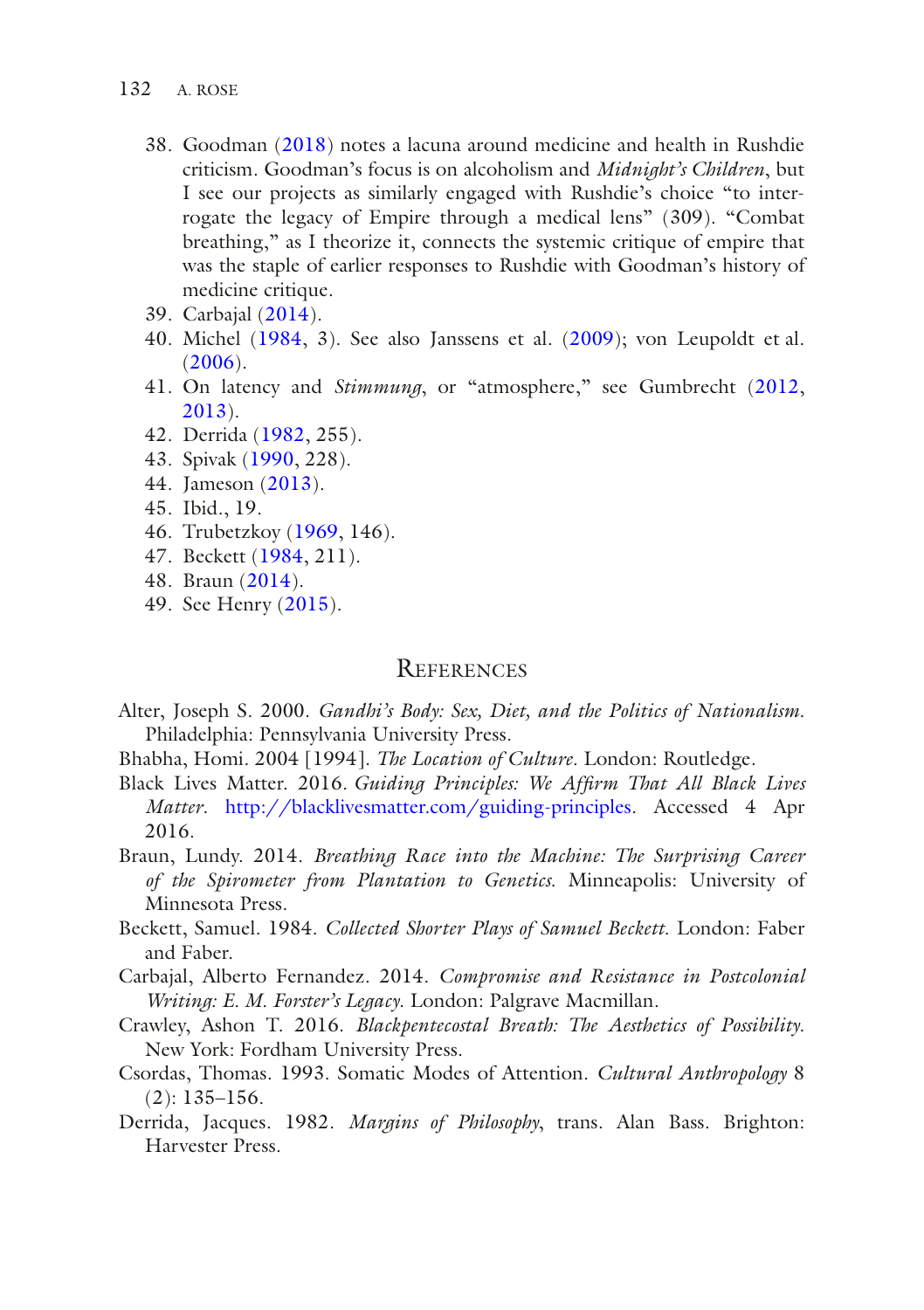- <span id="page-20-9"></span>Douglas, Mary. 2002 [1966]. *Purity and Danger: An Analysis of Concepts of Pollution and the Taboo*. London: Routledge.
- <span id="page-20-10"></span>Dürr, Eveline, and Rivke Jaffe (eds.). 2010. *Urban Pollution: Cultural Meanings, Social Practices*. New York: Berghahn.
- <span id="page-20-6"></span>Fanon, Frantz. 1965. *A Dying Colonialism*, trans. Haakon Chevalier, intro. Adolfo Gilly. New York: Grove Press.
- <span id="page-20-3"></span>Fanon, Frantz. 1967. *Black Skins, White Masks*, trans. Charles Lam Markmann. New York: Grove Press.
- <span id="page-20-0"></span>Gandhi, Mahatma (Mohandas). 1921. *A Guide to Health*, trans. A. Rama Iyer. Madras: S. Ganesan.
- <span id="page-20-14"></span>Goodman, Sam. 2018. "Ain't It a Ripping Night": Alcoholism and the Legacies of Empire in Salman Rushdie's *Midnight's Children*. *English Studies* 99 (3): 307–324.
- <span id="page-20-17"></span>Gumbrecht, Hans Ulrich. 2012. *Atmosphere, Mood, Stimmung: On a Hidden Potential in Literature*, trans. Erik Butler. Stanford: Stanford University Press.
- <span id="page-20-18"></span>Gumbrecht, Hans Ulrich. 2013. *After 1945: Latency as Origin of the Present*. Stanford: Stanford University Press.
- <span id="page-20-13"></span>Henry, Matthew. 2015. Neoliberalism's Children: India's Economy, Wageless Life, and Organized Crime in *The Moor's Last Sigh*. *Ariel* 46 (3): 137–163.
- <span id="page-20-11"></span>Herman, James P. 2013. Neural Control of Chronic Stress Adaptation. *Frontiers in Behavioural Neuroscience* 7 (61). [https://doi.org/10.3389/fnbeh.2013.](http://dx.doi.org/10.3389/fnbeh.2013.00061) [00061](http://dx.doi.org/10.3389/fnbeh.2013.00061).
- <span id="page-20-4"></span>Hillman, David, and Ulrike Maude. 2015. *The Cambridge Companion to the Body in Literature*. Cambridge: Cambridge University Press.
- <span id="page-20-8"></span>Jack, Homer Alexander. 1956. *The Gandhi Reader: A Sourcebook of His Life and Writings*. London: Penguin.
- <span id="page-20-19"></span>Jameson, Fredric. 2013. *The Antinomies of Realism*. London: Verso.
- <span id="page-20-16"></span>Janssens, Thomas, Geert Verleden, Steven De Peuter, Ilse Van Diest, and Omer Van den Bergh. 2009. Inaccurate Perception of Asthma Symptoms: A Cognitive-Affective Framework and Implications for Asthma Treatment. *Clinical Psychology Review* 29 (4): 317–327.
- <span id="page-20-5"></span>Laoyene, Atef. 2007. Andalusian Poetics: Rushdie's *The Moor's Last Sigh* and the Limits of Hybridity. *Ariel* 38 (4): 143–165.
- <span id="page-20-1"></span>Mbembe, Achille. 2001. *On the Postcolony*. Berkeley: University of California Press.
- <span id="page-20-2"></span>Medina, Tony. 2003. *Committed to Breathing*. Chicago: Third World Press.
- <span id="page-20-12"></span>Memmi, Albert. 2003 [1957]. *The Colonizer and the Colonized*, trans. Howard Greenfeld, intro. Jean-Paul Sartre, new intro. Nadine Gordimer. London: Earthscan Publications.
- <span id="page-20-15"></span>Michel, François-Bernard. 1984. *La souffe coupé: Respirer et écrire*. Paris: Gallimard.
- <span id="page-20-7"></span>Perera, Suvendrini, and Joseph Pugliese. 2011. Combat Breathing: State Violence and the Body in Question. *Somatechnics* 1 (1): 1–14.